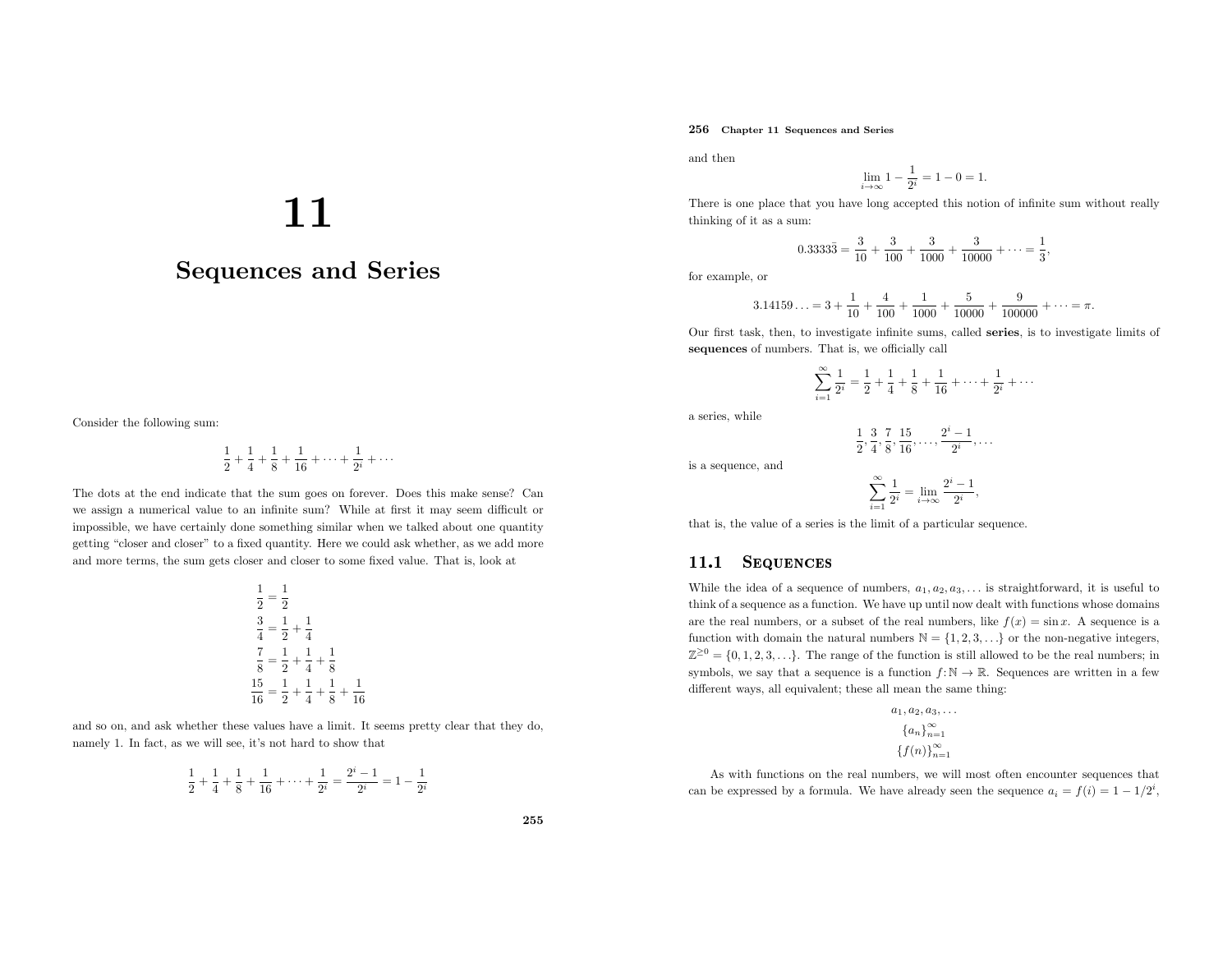#### 11.1 Sequences <sup>257</sup>

and others are easy to come by:

$$
f(i) = \frac{i}{i+1}
$$

$$
f(n) = \frac{1}{2^n}
$$

$$
f(n) = \sin(n\pi/6)
$$

$$
f(i) = \frac{(i-1)(i+2)}{2^i}
$$

Frequently these formulas will make sense if thought of either as functions with domain <sup>R</sup>

or <sup>N</sup>, though occasionally one will make sense only for integer values.

Faced with <sup>a</sup> sequence we are interested in the limit

$$
\lim_{i \to \infty} f(i) = \lim_{i \to \infty} a_i.
$$

We already understand

$$
\lim_{x \to \infty} f(x)
$$

when  $x$  is a real valued variable; now we simply want to restrict the "input" values to be integers. No real difference is required in the definition of limit, except that we specify, perhaps implicitly, that the variable is an integer. Compare this definition to definition 4.10.4.

**DEFINITION 11.1.1** Suppose that  ${a_n}_{n=1}^{\infty}$  is a sequence. We say that  $\lim_{n \to \infty} a_n = L$ if for every  $\epsilon > 0$  there is an  $N > 0$  so that whenever  $n > N$ ,  $|a_n - L| < \epsilon$ . If  $\lim_{n \to \infty} a_n = L$ we say that the sequence converges, otherwise it diverges.  $\Box$ 

If  $f(i)$  defines a sequence, and  $f(x)$  makes sense, and  $\lim_{x\to\infty} f(x) = L$ , then it is clear that  $\lim_{i\to\infty} f(i) = L$  as well, but it is important to note that the converse of this statement<br>is not time. For example, since  $\lim_{i\to\infty} (1/\alpha) = 0$ , it is also that also  $\lim_{i\to\infty} (1/i) = 0$ , that is is not true. For example, since  $\lim_{x\to\infty}(1/x) = 0$ , it is clear that also  $\lim_{i\to\infty}(1/i) = 0$ , that is, the numbers

$$
\frac{1}{1}, \frac{1}{2}, \frac{1}{3}, \frac{1}{4}, \frac{1}{5}, \frac{1}{6}, \dots
$$

get closer and closer to 0. Consider this, however: Let  $f(n) = \sin(n\pi)$ . This is the sequence

$$
\sin(0\pi), \sin(1\pi), \sin(2\pi), \sin(3\pi), \ldots = 0, 0, 0, 0, \ldots
$$

since  $\sin(n\pi) = 0$  when *n* is an integer. Thus  $\lim_{n\to\infty} f(n) = 0$ . But  $\lim_{n\to\infty} f(x)$ , when *x* is real, does not exist: as x gets bigger and bigger, the values  $sin(x\pi)$  do not get closer and

### 258 Chapter <sup>11</sup> Sequences and Series

closer to <sup>a</sup> single value, but take on all values between <sup>−</sup><sup>1</sup> and <sup>1</sup> over and over. In general, whenever you want to know  $\lim_{n\to\infty} f(n)$  you should first attempt to compute  $\lim_{x\to\infty}$ <br>since if the latter exists it is also equal to the first limit. But if for some reason  $\lim_{n\to\infty}$ whenever you want to know  $\lim_{n\to\infty} f(n)$  you should first attempt to compute  $\lim_{x\to\infty} f(x)$ ,<br>since if the latter exists it is also equal to the first limit. But if for some reason  $\lim_{x\to\infty} f(x)$ does not exist, it may still be true that  $\lim_{n\to\infty}f(n)$  exists, but you'll have to figure out another way to compute it.

It is occasionally useful to think of the grap<sup>h</sup> of <sup>a</sup> sequence. Since the function is defined only for integer values, the grap<sup>h</sup> is just <sup>a</sup> sequence of dots. In figure 11.1.1 we see the graphs of two sequences and the graphs of the corresponding real functions.



Figure 11.1.1 Graphs of sequences and their corresponding real functions.

Not surprisingly, the properties of limits of real functions translate into properties of sequences quite easily. Theorem 2.3.6 about limits becomes

**THEOREM 11.1.2** Suppose that  $\lim_{n\to\infty} a_n = L$  and  $\lim_{n\to\infty} b_n = M$  and k is some constant. Then

$$
\lim_{n \to \infty} ka_n = k \lim_{n \to \infty} a_n = kL
$$
  
\n
$$
\lim_{n \to \infty} (a_n + b_n) = \lim_{n \to \infty} a_n + \lim_{n \to \infty} b_n = L + M
$$
  
\n
$$
\lim_{n \to \infty} (a_n - b_n) = \lim_{n \to \infty} a_n - \lim_{n \to \infty} b_n = L - M
$$
  
\n
$$
\lim_{n \to \infty} (a_n b_n) = \lim_{n \to \infty} a_n \cdot \lim_{n \to \infty} b_n = LM
$$
  
\n
$$
\lim_{n \to \infty} \frac{a_n}{b_n} = \frac{\lim_{n \to \infty} a_n}{\lim_{n \to \infty} b_n} = \frac{L}{M}, \text{ if } M \text{ is not } 0
$$

Likewise the Squeeze Theorem (4.3.1) becomes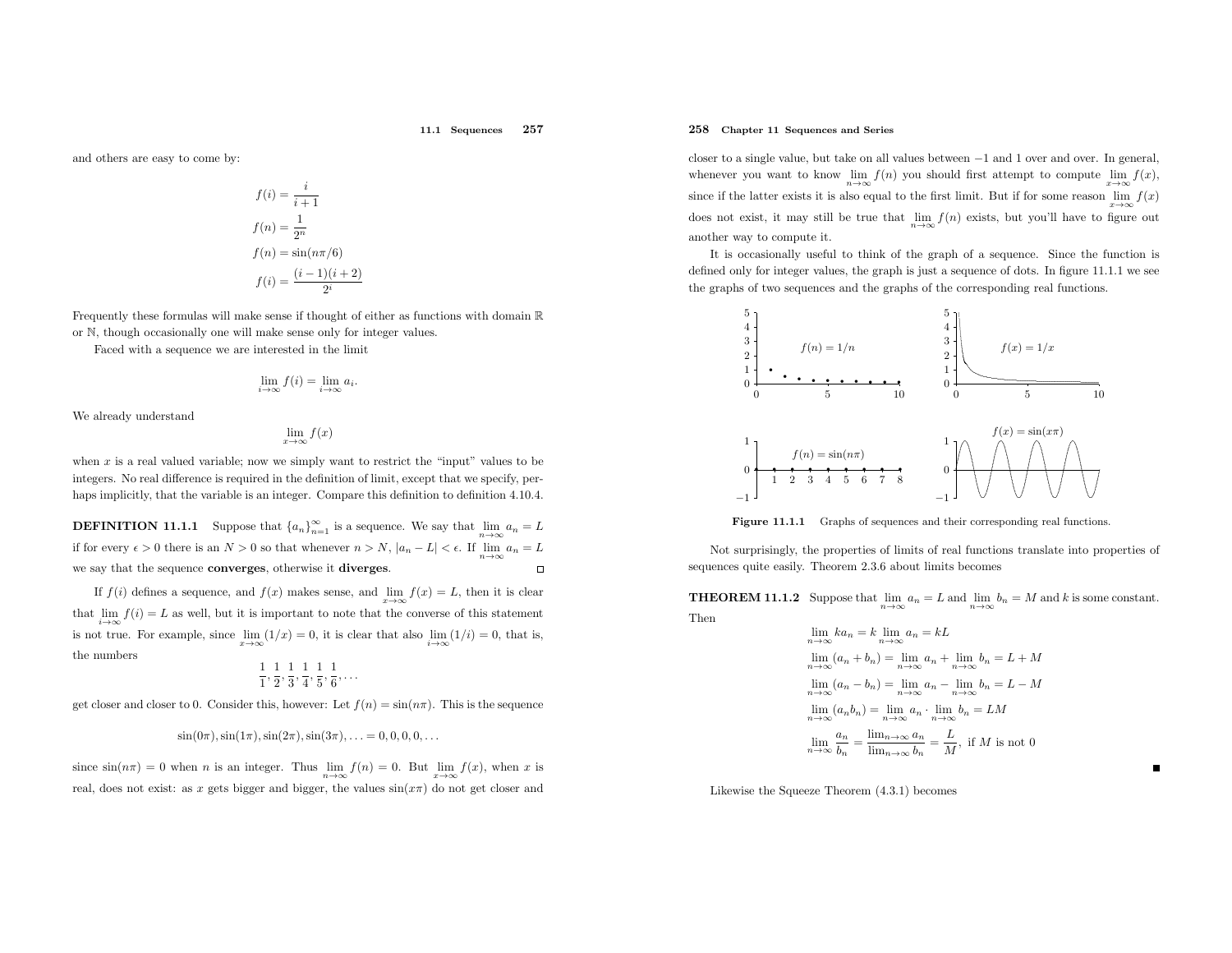#### 11.1 Sequences <sup>259</sup>

**THEOREM 11.1.3** Suppose that  $a_n \leq b_n \leq c_n$  for all  $n > N$ , for some N. If  $\lim_{n \to \infty} a_n =$  $\lim_{n\to\infty}c_n=L$ , then  $\lim_{n\to\infty}b_n=L$ .

And <sup>a</sup> final useful fact:

**THEOREM 11.1.4**  $\lim_{n \to \infty} |a_n| = 0$  if and only if  $\lim_{n \to \infty} a_n = 0$ .

This says simply that the size of  $a_n$  gets close to zero if and only if  $a_n$  gets close to zero.

**EXAMPLE 11.1.5** Determine whether  $\left\{\frac{n}{n+1}\right\}_{n=0}^{\infty}$  converges or diverges. If it converges, compute the limit. Since this makes sense for real numbers we consider

$$
\lim_{x \to \infty} \frac{x}{x+1} = \lim_{x \to \infty} 1 - \frac{1}{x+1} = 1 - 0 = 1.
$$

Thus the sequence converges to 1.

**EXAMPLE 11.1.6** Determine whether  $\left\{\frac{\ln n}{n}\right\}_{n=1}^{\infty}$  converges or diverges. If it converges, compute the limit. We compute

$$
\lim_{x \to \infty} \frac{\ln x}{x} = \lim_{x \to \infty} \frac{1/x}{1} = 0,
$$

using L'Hôpital's Rule. Thus the sequence converges to 0.

**EXAMPLE 11.1.7** Determine whether  $\{(-1)^n\}_{n=0}^{\infty}$  converges or diverges. If it converges, compute the limit. This does not make sense for all real exponents, but the sequence is easy to understand: it is

$$
1,-1,1,-1,1\ldots
$$

and clearly diverges.

 $\Box$ 

 $\Box$ 

 $\Box$ 

**EXAMPLE 11.1.8** Determine whether  $\{(-1/2)^n\}_{n=0}^{\infty}$  converges or diverges. If it converges, compute the limit. We consider the sequence  $\{|(-1/2)^n|\}_{n=0}^{\infty} = \{(1/2)^n\}_{n=0}^{\infty}$ . Then

$$
\lim_{x \to \infty} \left(\frac{1}{2}\right)^x = \lim_{x \to \infty} \frac{1}{2^x} = 0,
$$

so by theorem 11.1.4 the sequence converges to 0.

### 260 Chapter <sup>11</sup> Sequences and Series

**EXAMPLE 11.1.9** Determine whether  $\{(\sin n)/\sqrt{n}\}_{n=1}^{\infty}$  converges or diverges. If it converges, compute the limit. Since  $|\sin n| \leq 1, 0 \leq |\sin n/\sqrt{n}| \leq 1/\sqrt{n}$  and we can use theorem 11.1.3 with  $a_n = 0$  and  $c_n = 1/\sqrt{n}$ . Since  $\lim_{n \to \infty} a_n = \lim_{n \to \infty} c_n = 0$ ,  $\lim_{n \to \infty} \sin \frac{n}{\sqrt{n}} =$ <sup>0</sup> and the sequence converges to 0.

**EXAMPLE 11.1.10** A particularly common and useful sequence is  $\{r^n\}_{n=0}^{\infty}$ , for various values of r. Some are quite easy to understand: If  $r = 1$  the sequence converges to 1 since every term is 1, and likewise if  $r = 0$  the sequence converges to 0. If  $r = -1$  this is the sequence of example 11.1.7 and diverges. If  $r > 1$  or  $r < -1$  the terms  $r^n$  get large without limit, so the sequence diverges. If  $0 < r < 1$  then the sequence converges to 0. If  $-1 < r < 0$  then  $|r^n| = |r|^n$  and  $0 < |r| < 1$ , so the sequence  $\{|r|^n\}_{n=0}^{\infty}$  converges to 0, so also  $\{r^n\}_{n=0}^{\infty}$  converges to 0. converges. In summary,  $\{r^n\}$  converges precisely when  $-1 < r \leq 1$  in which case

$$
\lim_{n \to \infty} r^n = \begin{cases} 0 & \text{if } -1 < r < 1 \\ 1 & \text{if } r = 1 \end{cases} \tag{}
$$

Sometimes we will not be able to determine the limit of <sup>a</sup> sequence, but we still would like to know whether it converges. In some cases we can determine this even without being able to compute the limit.

A sequence is called **increasing** or sometimes **strictly increasing** if  $a_i < a_{i+1}$  for all i. It is called **non-decreasing** or sometimes (unfortunately) **increasing** if  $a_i \le a_{i+1}$ for all *i*. Similarly a sequence is **decreasing** if  $a_i > a_{i+1}$  for all *i* and **non-increasing** if  $a_i \ge a_{i+1}$  for all i. If a sequence has any of these properties it is called **monotonic**.

## EXAMPLE 11.1.11 The sequence

$$
\left\{\frac{2^{i}-1}{2^{i}}\right\}_{i=1}^{\infty} = \frac{1}{2}, \frac{3}{4}, \frac{7}{8}, \frac{15}{16}, \dots,
$$

is increasing, and

$$
\left\{\frac{n+1}{n}\right\}_{i=1}^{\infty} = \frac{2}{1}, \frac{3}{2}, \frac{4}{3}, \frac{5}{4}, \dots
$$

is decreasing.

A sequence is **bounded above** if there is some number N such that  $a_n \leq N$  for every n, and **bounded below** if there is some number N such that  $a_n \geq N$  for every n. If a sequence is bounded above and bounded below it is **bounded**. If a sequence  $\{a_n\}_{n=0}^{\infty}$  is increasing or non-decreasing it is bounded below (by  $a_0$ ), and if it is decreasing or nonincreasing it is bounded above (by  $a_0$ ). Finally, with all this new terminology we can state an important theorem.

$$
f_{\rm{max}}
$$

 $\Box$ 

 $\Box$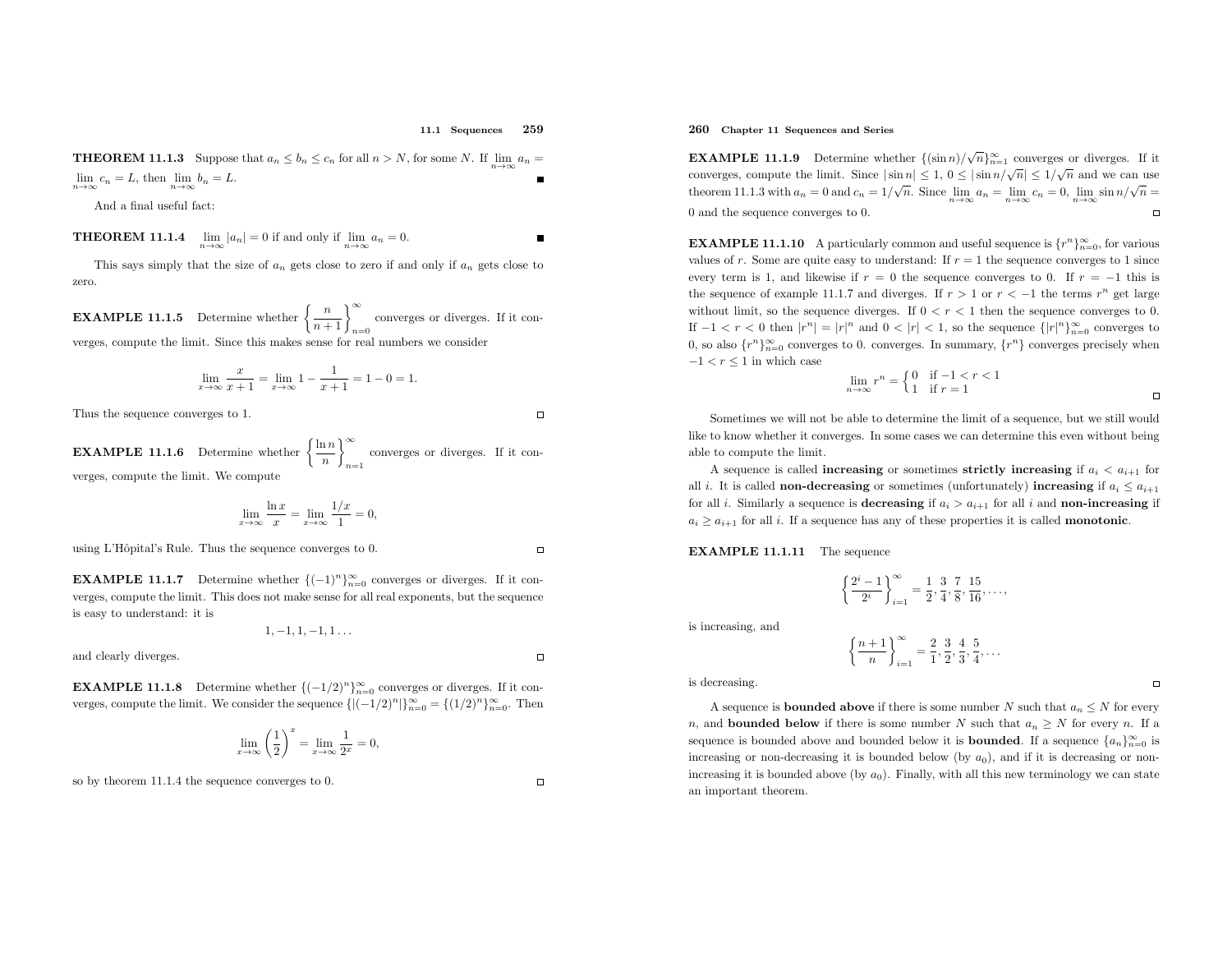#### 11.1 Sequences <sup>261</sup>

## **THEOREM 11.1.12** If a sequence is bounded and monotonic then it converges.

We will not prove this; the proo<sup>f</sup> appears in many calculus books. It is not hard to believe: suppose that <sup>a</sup> sequence is increasing and bounded, so each term is larger than the one before, yet never larger than some fixed value <sup>N</sup>. The terms must then get closer andcloser to some value between  $a_0$  and N. It need not be N, since N may be a "too-generous" upper bound; the limit will be the smallest number that is above all of the terms  $a_i$ .

**EXAMPLE 11.1.13** All of the terms  $(2^{i} - 1)/2^{i}$  are less than 2, and the sequence is increasing. As we have seen, the limit of the sequence is 1: <sup>1</sup> is the smallest number that is bigger than all the terms in the sequence. Similarly, all of the terms  $(n+1)/n$  are bigger than <sup>1</sup>/2, and the limit is 1: <sup>1</sup> is the largest number that is smaller than the terms of the sequence. $\Box$ 

We don't actually need to know that a sequence is monotonic to apply this theorem it is enoug<sup>h</sup> to know that the sequence is "eventually" monotonic, that is, that at some point it becomes increasing or decreasing. For example, the sequence 10, 9, 8, 15, 3, 21, 4,  $3/4$ ,  $7/8$ ,  $15/16$ ,  $31/32$ ,... is not increasing, because among the first few terms it is not. But starting with the term  $3/4$  it is increasing, so the theorem tells us that the sequence  $3/4, 7/8, 15/16, 31/32, \ldots$  converges. Since convergence depends only on what happens as n gets large, adding <sup>a</sup> few terms at the beginning can't turn <sup>a</sup> convergent sequence into <sup>a</sup> divergent one.

# **EXAMPLE 11.1.14** Show that  $\{n^{1/n}\}\$  converges.

We first show that this sequence is decreasing, that is, that  $n^{1/n} > (n+1)^{1/(n+1)}$ . Consider the real function  $f(x) = x^{1/x}$  when  $x \ge 1$ . We can compute the derivative,  $f'(x) =$ the real function  $f(x) = x^{1/x}$  when  $x \ge 1$ . We can compute the derivative,  $f'(x) =$ <br>  $x^{1/x}(1-\ln x)/x^2$ , and note that when  $x \ge 3$  this is negative. Since the function has negative slope,  $n^{1/n} > (n+1)^{1/(n+1)}$  when  $n \geq 3$ . Since all terms of the sequence are positive, the sequence is decreasing and bounded when  $n \geq 3$ , and so the sequence converges. (As it happens, we can compute the limit in this case, but we know it converges even without knowing the limit; see exercise 1.)  $\Box$ 

## **EXAMPLE 11.1.15** Show that  $\{n!/n^n\}$  converges.

Again we show that the sequence is decreasing, and since each term is positive the sequence converges. We can't take the derivative this time, as  $x!$  doesn't make sense for  $x$  real. But we note that if  $a_{n+1}/a_n < 1$  then  $a_{n+1} < a_n$ , which is what we want to know. So we look at  $a_{n+1}/a_n$ :

$$
\frac{a_{n+1}}{a_n}=\frac{(n+1)!}{(n+1)^{n+1}}\frac{n^n}{n!}=\frac{(n+1)!}{n!}\frac{n^n}{(n+1)^{n+1}}=\frac{n+1}{n+1}\left(\frac{n}{n+1}\right)^n=\left(\frac{n}{n+1}\right)^n<1.
$$

## 262 Chapter <sup>11</sup> Sequences and Series

(Again it is possible to compute the limit; see exercise 2.)

### Exercises 11.1.

- 1. Compute  $\lim_{x\to\infty}x^{1/x}$ .  $\Rightarrow$
- 2. Use the squeeze theorem to show that  $\lim_{n\to\infty}\frac{n!}{n^n}=0.$
- **3.** Determine whether  ${\sqrt{n+47} \sqrt{n}}_{n=0}^{\infty}$  converges or diverges. If it converges, compute the
- limit. ⇒<br>
4. Determine whether  $\left\{\frac{n^2+1}{(n+1)^2}\right\}_{n=0}^{\infty}$ Determine whether  $\left\{\frac{n^2+1}{(n+1)^2}\right\}_{n=0}^{\infty}$  converges or diverges. If it converges, compute the limit.
- **5.** Determine whether  $\left\{\frac{n+47}{\sqrt{n^2+3n}}\right\}_{n=1}^{\infty}$  converges or diverges. If it converges, compute the limit.⇒
- **6.** Determine whether  $\left\{\frac{2^n}{n!}\right\}_{n=0}^{\infty}$  converges or diverges.  $\Rightarrow$

#### 11.2**SERIES**

While much more can be said about sequences, we now turn to our principal interest, series. Recall that a series, roughly speaking, is the sum of a sequence: if  $\{a_n\}_{n=0}^{\infty}$  is a sequence then the associated series is

$$
\sum_{i=0}^{\infty} a_i = a_0 + a_1 + a_2 + \cdots
$$

Associated with <sup>a</sup> series is <sup>a</sup> second sequence, called the sequence of partial sums  $\{s_n\}_{n=0}^{\infty}$ :

$$
s_n = \sum_{i=0}^n a_i.
$$

So

$$
s_0 = a_0
$$
,  $s_1 = a_0 + a_1$ ,  $s_2 = a_0 + a_1 + a_2$ , ...

<sup>A</sup> series converges if the sequence of partial sums converges, and otherwise the series diverges.

**EXAMPLE 11.2.1** If  $a_n = kx^n$ ,  $\sum_{n=1}^{\infty} a_n$  is called a **geometric series**. A typical partial  $n=0$ sum is

$$
s_n = k + kx + kx^2 + kx^3 + \dots + kx^n = k(1 + x + x^2 + x^3 + \dots + x^n).
$$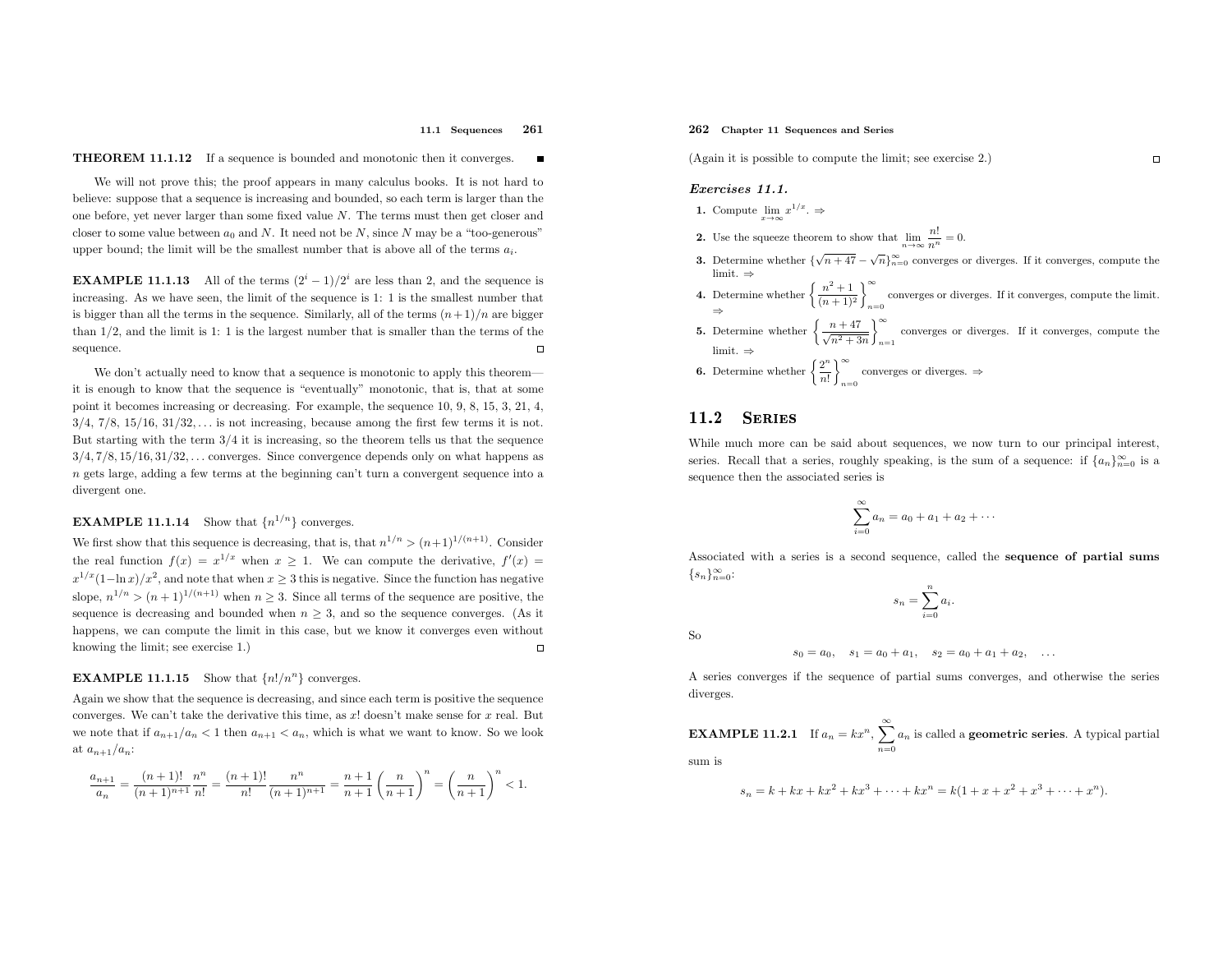11.2 Series <sup>263</sup>

 $\Box$ 

We note that

$$
s_n(1-x) = k(1+x+x^2+x^3+\cdots+x^n)(1-x)
$$
  
=  $k(1+x+x^2+x^3+\cdots+x^n)1 - k(1+x+x^2+x^3+\cdots+x^{n-1}+x^n)x$   
=  $k(1+x+x^2+x^3+\cdots+x^n-x-x^2-x^3-\cdots-x^n-x^{n+1})$   
=  $k(1-x^{n+1})$ 

so

$$
s_n(1-x) = k(1 - x^{n+1})
$$

$$
s_n = k \frac{1 - x^{n+1}}{1 - x}.
$$

If  $|x| < 1$ ,  $\lim_{n \to \infty} x^n = 0$  so

$$
\lim_{n \to \infty} s_n = \lim_{n \to \infty} k \frac{1 - x^{n+1}}{1 - x} = k \frac{1}{1 - x}.
$$

Thus, when  $|x| < 1$  the geometric series converges to  $k/(1-x)$ . When, for example,  $k = 1$ and  $x = 1/2$ :

$$
s_n = \frac{1 - (1/2)^{n+1}}{1 - 1/2} = \frac{2^{n+1} - 1}{2^n} = 2 - \frac{1}{2^n}
$$
 and  $\sum_{n=0}^{\infty} \frac{1}{2^n} = \frac{1}{1 - 1/2} = 2.$ 

We began the chapter with the series

$$
\sum_{n=1}^{\infty} \frac{1}{2^n},
$$

namely, the geometric series without the first term 1. Each partial sum of this series is <sup>1</sup> less than the corresponding partial sum for the geometric series, so of course the limit is also one less than the value of the geometric series, that is,

$$
\sum_{n=1}^{\infty} \frac{1}{2^n} = 1.
$$

It is not hard to see that the following theorem follows from theorem 11.1.2.

**THEOREM 11.2.2** Suppose that  $\sum a_n$  and  $\sum b_n$  are convergent series, and c is a constant. Then

1. 
$$
\sum ca_n
$$
 is convergent and  $\sum ca_n = c \sum a_n$ 

264 Chapter <sup>11</sup> Sequences and Series

2. 
$$
\sum (a_n + b_n)
$$
 is convergent and 
$$
\sum (a_n + b_n) = \sum a_n + \sum b_n.
$$

The converses of the two parts of this theorem are subtly different. Suppose that  $\sum a_n$  diverges; does  $\sum ca_n$  also diverge if c is non-zero? Yes: suppose instead that  $\sum ca_n$ converges; then by the theorem,  $\sum (1/c)ca_n$  converges, but this is the same as  $\sum a_n$ , which by assumption diverges. Hence  $\sum ca_n$  also diverges. Note that we are applying the theorem with  $a_n$  replaced by  $ca_n$  and c replaced by  $(1/c)$ .

Now suppose that  $\sum a_n$  and  $\sum b_n$  diverge; does  $\sum (a_n + b_n)$  also diverge? Now the answer is no: Let  $a_n = 1$  and  $b_n = -1$ , so certainly  $\sum a_n$  and  $\sum b_n$  diverge. But  $\sum (a_n + b_n)$  $(b_n) = \sum (1 + -1) = \sum 0 = 0$ . Of course, sometimes  $\sum (a_n + b_n)$  will also diverge, for example, if  $a_n = b_n = 1$ , then  $\sum (a_n + b_n) = \sum (1 + 1) = \sum 2$  diverges.

In general, the sequence of partial sums  $s_n$  is harder to understand and analyze than the sequence of terms  $a_n$ , and it is difficult to determine whether series converge and if so to what. Sometimes things are relatively simple, starting with the following.

# **THEOREM 11.2.3** If  $\sum a_n$  converges then  $\lim_{n\to\infty} a_n = 0$ .

**Proof.** Since  $\sum a_n$  converges,  $\lim_{n\to\infty} s_n = L$  and  $\lim_{n\to\infty} s_{n-1} = L$ , because this really says the same thing but "renumbers" the terms. By theorem 11.1.2,

$$
\lim_{n \to \infty} (s_n - s_{n-1}) = \lim_{n \to \infty} s_n - \lim_{n \to \infty} s_{n-1} = L - L = 0.
$$

But

$$
s_n - s_{n-1} = (a_0 + a_1 + a_2 + \dots + a_n) - (a_0 + a_1 + a_2 + \dots + a_{n-1}) = a_n,
$$
  
so as desired  $\lim_{n \to \infty} a_n = 0$ .

This theorem presents an easy divergence test: if given a series  $\sum a_n$  the limit  $\lim_{n\to\infty} a_n$  does not exist or has <sup>a</sup> value other than zero, the series diverges. Note well that the n→∞converse is *not* true: If  $\lim_{n\to\infty} a_n = 0$  then the series does not necessarily converge. n→∞

**EXAMPLE 11.2.4** Show that 
$$
\sum_{n=1}^{\infty} \frac{n}{n+1}
$$
 diverges.

We compute the limit:

$$
\lim_{n \to \infty} \frac{n}{n+1} = 1 \neq 0.
$$

 Looking at the first few terms perhaps makes it clear that the series has no chance of converging:

 $\frac{1}{2} + \frac{2}{3} + \frac{3}{4} + \frac{4}{5} + \cdots$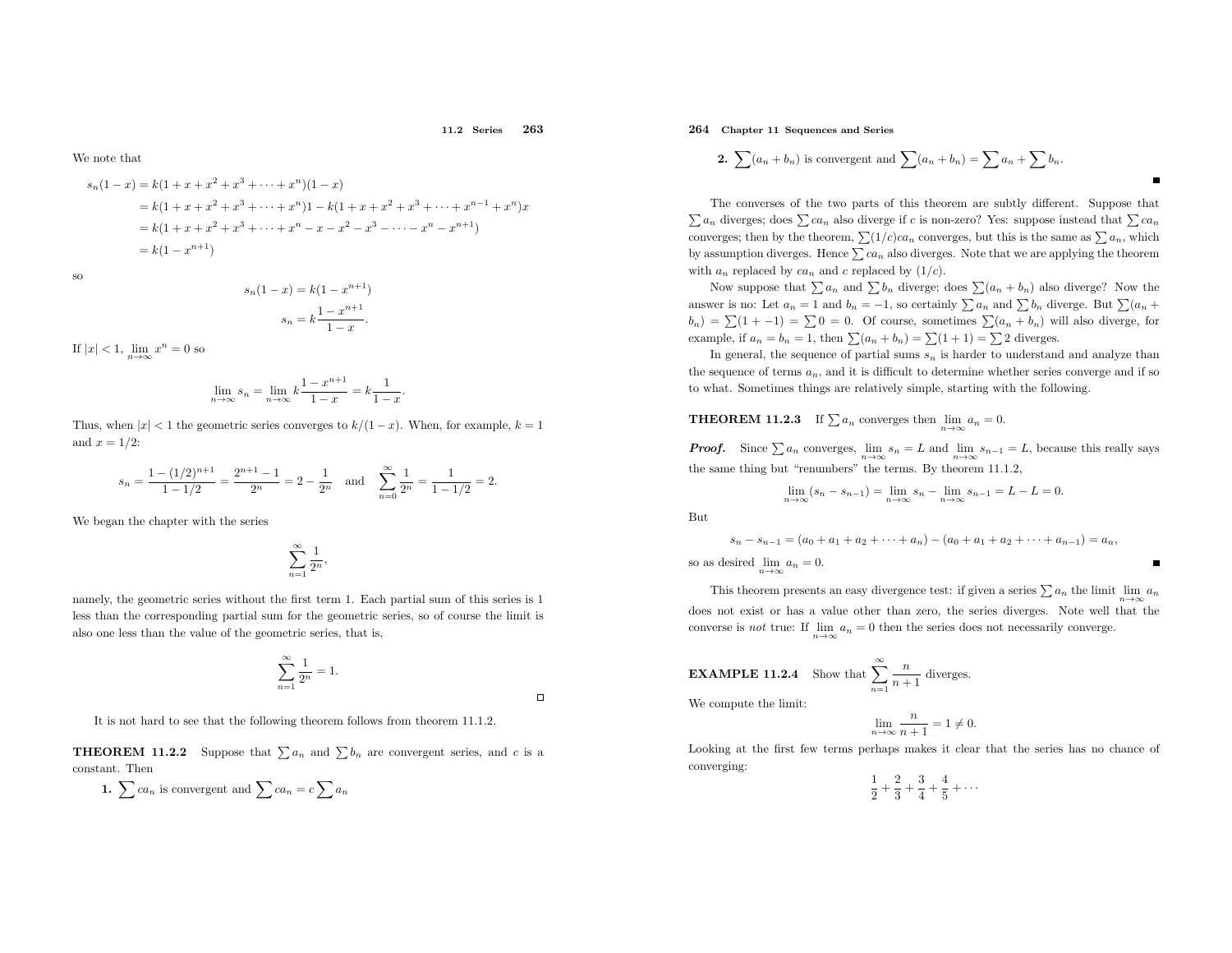### 11.2 Series <sup>265</sup>

will just get larger and larger; indeed, after a bit longer the series starts to look very much like  $\cdots + 1 + 1 + 1 + \cdots$ , and of course if we add up enough 1's we can make the sum  $\Box$ as large as we desire.

**EXAMPLE 11.2.5** Show that 
$$
\sum_{n=1}^{\infty} \frac{1}{n}
$$
 diverges.

Here the theorem does not apply:  $\lim_{n\to\infty}1/n=0$ , so it looks like perhaps the series con verges. Indeed, if you have the fortitude (or the software) to add up the first <sup>1000</sup> terms you will find that

$$
\sum_{n=1}^{1000} \frac{1}{n} \approx 7.49,
$$

so it might be reasonable to speculate that the series converges to something in the neighborhood of 10. But in fact the partial sums do go to infinity; they just get big very, veryslowly. Consider the following:

$$
1 + \frac{1}{2} + \frac{1}{3} + \frac{1}{4} > 1 + \frac{1}{2} + \frac{1}{4} + \frac{1}{4} = 1 + \frac{1}{2} + \frac{1}{2}
$$
  
\n
$$
1 + \frac{1}{2} + \frac{1}{3} + \frac{1}{4} + \frac{1}{5} + \frac{1}{6} + \frac{1}{7} + \frac{1}{8} > 1 + \frac{1}{2} + \frac{1}{4} + \frac{1}{4} + \frac{1}{8} + \frac{1}{8} + \frac{1}{8} + \frac{1}{8} + \frac{1}{8} = 1 + \frac{1}{2} + \frac{1}{2} + \frac{1}{2}
$$
  
\n
$$
1 + \frac{1}{2} + \frac{1}{3} + \dots + \frac{1}{16} > 1 + \frac{1}{2} + \frac{1}{4} + \frac{1}{4} + \frac{1}{8} + \dots + \frac{1}{8} + \frac{1}{16} + \dots + \frac{1}{16} = 1 + \frac{1}{2} + \frac{1}{2} + \frac{1}{2} + \frac{1}{2}
$$

and so on. By swallowing up more and more terms we can always manage to add at least another <sup>1</sup>/<sup>2</sup> to the sum, and by adding enoug<sup>h</sup> of these we can make the partial sums as big as we like. In fact, it's not hard to see from this pattern that

$$
1 + \frac{1}{2} + \frac{1}{3} + \dots + \frac{1}{2^n} > 1 + \frac{n}{2},
$$

so to make sure the sum is over 100, for example, we'd add up terms until we get to around  $1/2^{198}$ , that is, about  $4 \cdot 10^{59}$  terms. This series,  $\sum (1/n)$ , is called the **harmonic**  $\Box$ series.

### Exercises 11.2.

\n- **1.** Explain why 
$$
\sum_{n=1}^{\infty} \frac{n^2}{2n^2 + 1}
$$
 diverges.  $\Rightarrow$
\n- **2.** Explain why  $\sum_{n=1}^{\infty} \frac{5}{2^{1/n} + 14}$  diverges.  $\Rightarrow$
\n- **3.** Explain why  $\sum_{n=1}^{\infty} \frac{3}{n}$  diverges.  $\Rightarrow$
\n

266 Chapter <sup>11</sup> Sequences and Series

4. Compute 
$$
\sum_{n=0}^{\infty} \frac{4}{(-3)^n} - \frac{3}{3^n} \Rightarrow
$$
  
\n5. Compute 
$$
\sum_{n=0}^{\infty} \frac{3}{2^n} + \frac{4}{5^n} \Rightarrow
$$
  
\n6. Compute 
$$
\sum_{n=0}^{\infty} \frac{4^{n+1}}{5^n} \Rightarrow
$$
  
\n7. Compute 
$$
\sum_{n=0}^{\infty} \frac{3^{n+1}}{7^{n+1}} \Rightarrow
$$
  
\n8. Compute 
$$
\sum_{n=1}^{\infty} \left(\frac{3}{5}\right)^n \Rightarrow
$$
  
\n9. Compute 
$$
\sum_{n=1}^{\infty} \frac{3^n}{5^{n+1}} \Rightarrow
$$

#### 11.33 THE INTEGRAL TEST

It is generally quite difficult, often impossible, to determine the value of <sup>a</sup> series exactly. In many cases it is possible at least to determine whether or not the series converges, andso we will spend most of our time on this problem.

If all of the terms  $a_n$  in a series are non-negative, then clearly the sequence of partial sums  $s_n$  is non-decreasing. This means that if we can show that the sequence of partial sums is bounded, the series must converge. We know that if the series converges, the terms  $a_n$  approach zero, but this does not mean that  $a_n \ge a_{n+1}$  for every n. Many useful and interesting series do have this property, however, and they are among the easiest to understand. Let's look at an example.

**EXAMPLE 11.3.1** Show that 
$$
\sum_{n=1}^{\infty} \frac{1}{n^2}
$$
 converges.

The terms  $1/n^2$  are positive and decreasing, and since  $\lim_{x\to\infty} 1/x^2 = 0$ , the terms  $1/n^2$  approac<sup>h</sup> zero. We seek an upper bound for all the partial sums, that is, we want to find a number N so that  $s_n \leq N$  for every n. The upper bound is provided courtesy of integration, and is inherent in figure 11.3.1.

The figure shows the graph of  $y = 1/x^2$  together with some rectangles that lie com <sup>p</sup>letely below the curve and that all have base length one. Because the heights of the rectangles are determined by the height of the curve, the areas of the rectangles are  $1/1^2$ ,  $1/2^2$ ,  $1/3^2$ , and so on—in other words, exactly the terms of the series. The partial sum  $\mathfrak{s}_n$  is simply the sum of the areas of the first  $n$  rectangles. Because the rectangles all lie between the curve and the <sup>x</sup>-axis, any sum of rectangle areas is less than the corresponding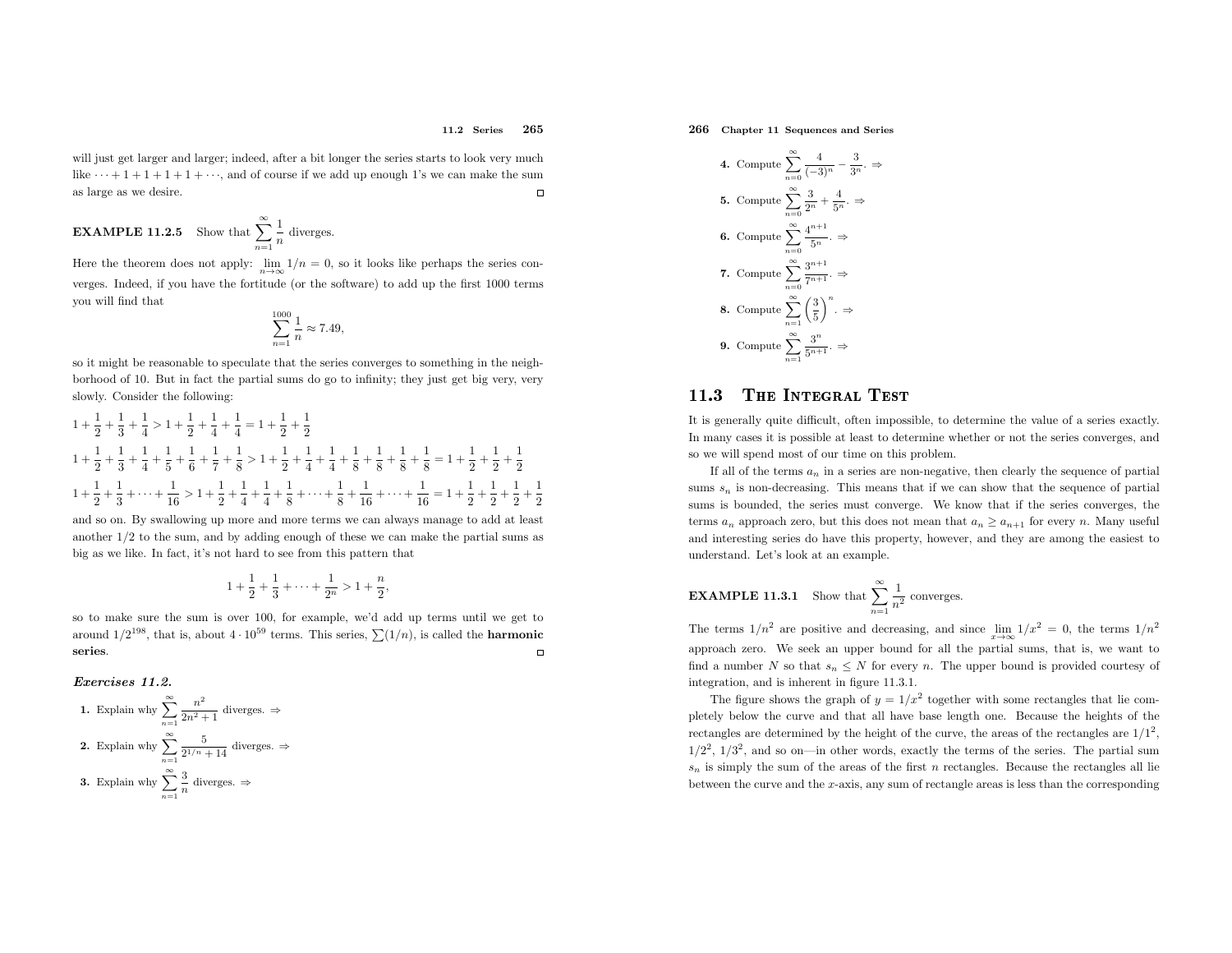### 11.3 The Integral Test <sup>267</sup>



**Figure 11.3.1** Graph of  $y = 1/x^2$  with rectangles.

area under the curve, and so of course any sum of rectangle areas is less than the area under the entire curve, that is, all the way to infinity. There is <sup>a</sup> bit of trouble at the left end, where there is an asymptote, but we can work around that easily. Here it is:

$$
s_n = \frac{1}{1^2} + \frac{1}{2^2} + \frac{1}{3^2} + \dots + \frac{1}{n^2} < 1 + \int_1^n \frac{1}{x^2} \, dx < 1 + \int_1^\infty \frac{1}{x^2} \, dx = 1 + 1 = 2,
$$

recalling that we computed this improper integral in section 9.7. Since the sequence of partial sums  $s_n$  is increasing and bounded above by 2, we know that  $\lim_{n\to\infty} s_n = L \leq 2$ , and so the series converges to some number at most 2. In fact, it is possible, though difficult, to show that  $L = \pi^2/6 \approx 1.6$ .  $\Box$ 

We already know that  $\sum 1/n$  diverges. What goes wrong if we try to apply this technique to it? Here's the calculation:

$$
s_n = \frac{1}{1} + \frac{1}{2} + \frac{1}{3} + \dots + \frac{1}{n} < 1 + \int_1^n \frac{1}{x} \, dx < 1 + \int_1^\infty \frac{1}{x} \, dx = 1 + \infty.
$$

The problem is that the improper integral doesn't converge. Note well that this does not prove that  $\sum 1/n$  diverges, just that this particular calculation fails to prove that it converges. A slight modification, however, allows us to prove in a second way that  $\sum 1/n$ diverges.

EXAMPLE 11.3.2 Consider <sup>a</sup> slightly altered version of figure 11.3.1, shown in figure 11.3.2.

The rectangles this time are above the curve, that is, each rectangle completely contains the corresponding area under the curve. This means that

$$
s_n = \frac{1}{1} + \frac{1}{2} + \frac{1}{3} + \dots + \frac{1}{n} > \int_1^{n+1} \frac{1}{x} dx = \ln x \Big|_1^{n+1} = \ln(n+1).
$$

As *n* gets bigger,  $\ln(n + 1)$  goes to infinity, so the sequence of partial sums  $s_n$  must also go to infinity, so the harmonic series diverges.

### 268 Chapter <sup>11</sup> Sequences and Series



**Figure 11.3.2** Graph of  $y = 1/x$  with rectangles.

The important fact that clinches this example is that

$$
\lim_{n \to \infty} \int_{1}^{n+1} \frac{1}{x} dx = \infty,
$$

which we can rewrite as

$$
\int_{1}^{\infty} \frac{1}{x} \, dx = \infty.
$$

So these two examples taken together indicate that we can prove that <sup>a</sup> series converges or prove that it diverges with <sup>a</sup> single calculation of an improper integral. This is knownas the integral test, which we state as <sup>a</sup> theorem.

**THEOREM 11.3.3** Suppose that  $f(x) > 0$  and is decreasing on the infinite interval  $(k, \infty)$  (for some  $k \geq 1$ ) and that  $a_n = f(n)$ . Then the series  $\sum_{n=1}^{\infty}$  $\sum_{n=1}^{n} a_n$  converges if and only if the improper integral  $\int_1^\infty f(x) dx$  converges.  $\blacksquare$ 

 $\sum$ The two examples we have seen are called  $p$ -series; a  $p$ -series is any series of the form  $1/n^p$ . If  $p \leq 0$ ,  $\lim_{n \to \infty} 1/n^p \neq 0$ , so the series diverges. For positive values of p we can determine precisely which series converge.

# **THEOREM 11.3.4** A *p*-series with  $p > 0$  converges if and only if  $p > 1$ .

**Proof.** We use the integral test; we have already done  $p = 1$ , so assume that  $p \neq 1$ .

$$
\int_{1}^{\infty} \frac{1}{x^{p}} dx = \lim_{D \to \infty} \frac{x^{1-p}}{1-p} \bigg|_{1}^{D} = \lim_{D \to \infty} \frac{D^{1-p}}{1-p} - \frac{1}{1-p}.
$$

If  $p > 1$  then  $1 - p < 0$  and  $\lim_{D \to \infty} D^{1-p} = 0$ , so the integral converges. If  $0 < p < 1$  then  $1 - p > 0$  and  $\lim_{D \to \infty} D^{1-p} = \infty$ , so the integral diverges.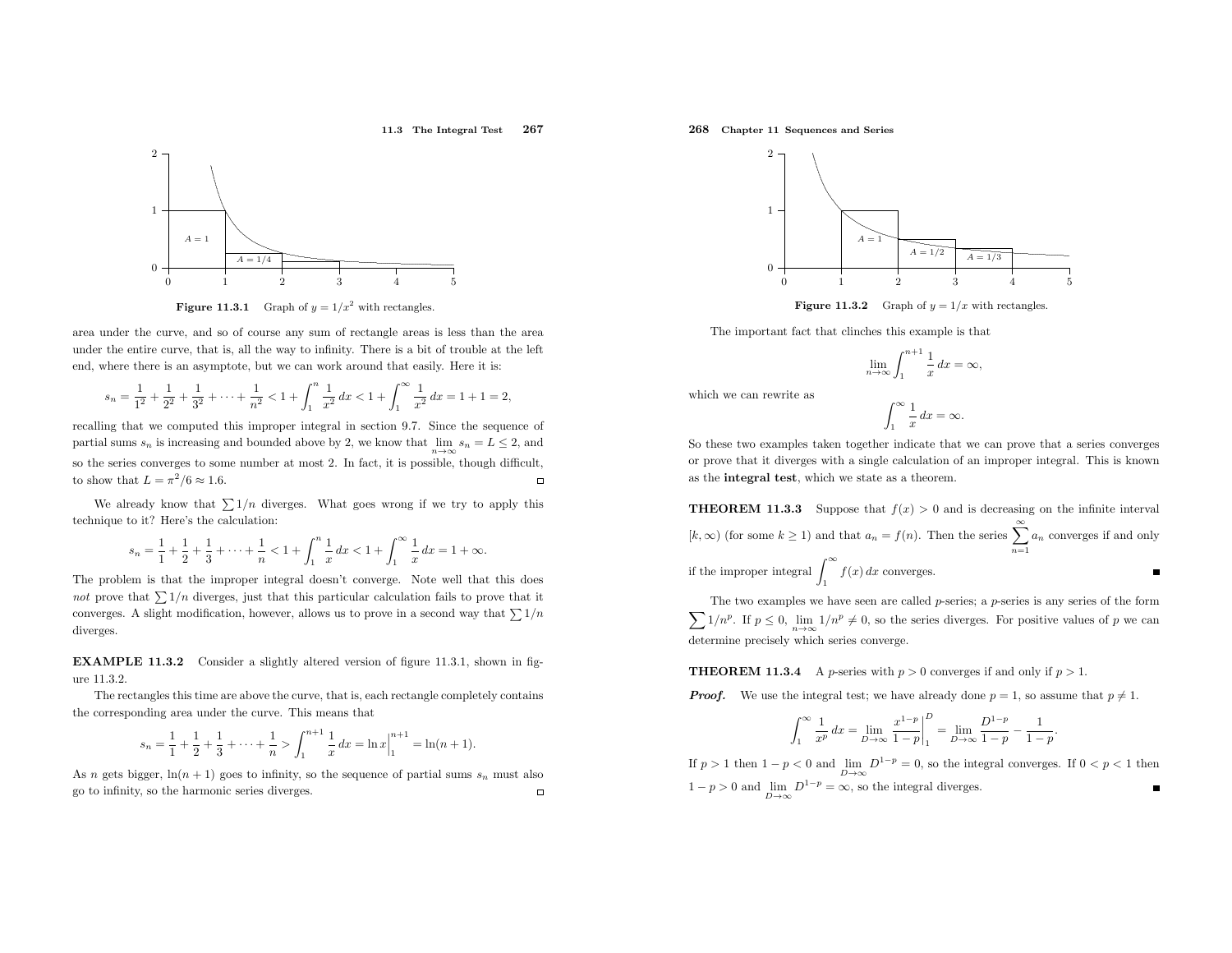#### 11.3 The Integral Test <sup>269</sup>

 $\Box$ 

**EXAMPLE 11.3.5** Show that  $\sum_{n=1}^{\infty}$  $\frac{1}{n^3}$  converges.

 We could of course use the integral test, but now that we have the theorem we may simply $\Box$ note that this is a *p*-series with  $p > 1$ .

**EXAMPLE 11.3.6** Show that 
$$
\sum_{n=1}^{\infty} \frac{5}{n^4}
$$
 converges.  
We know that if 
$$
\sum_{n=1}^{\infty} 1/n^4
$$
 converges then 
$$
\sum_{n=1}^{\infty} 5/n^4
$$
 also converges, by theorem 11.2.2. Since 
$$
\sum_{n=1}^{\infty} 1/n^4
$$
 is a convergent *p*-series, 
$$
\sum_{n=1}^{\infty} 5/n^4
$$
 converges also.
$$
\Box
$$
**EXAMPLE 11.3.7** Show that 
$$
\sum_{n=1}^{\infty} \frac{5}{\sqrt{n}}
$$
 diverges.

This also follows from theorem 11.2.2: Since  $\sum_{n=1}^{\infty}$  $\frac{1}{\sqrt{n}}$  is a *p*-series with  $p = 1/2 < 1$ , it

diverges, and so does 
$$
\sum_{n=1}^{\infty} \frac{5}{\sqrt{n}}
$$
.

Since it is typically difficult to compute the value of <sup>a</sup> series exactly, <sup>a</sup> good approximation is frequently required. In <sup>a</sup> real sense, <sup>a</sup> good approximation is only as good as we know it is, that is, while an approximation may in fact be good, it is only valuable in practice if we can guarantee its accuracy to some degree. This guarantee is usually easyto come by for series with decreasing positive terms.

**EXAMPLE 11.3.8** Approximate 
$$
\sum 1/n^2
$$
 to two decimal places.  
Referring to figure 11.3.1, if we approximate the sum by  $\sum_{n=1}^{N} 1/n^2$ , the error we make is the total area of the remaining rectangles, all of which lie under the curve  $1/x^2$  from  $x = N$ 

the total area of the remaining rectangles, all of which lie under the curve  $1/x$  from  $x = N$  out to infinity. So we know the true value of the series is larger than the approximation, and no bigger than the approximation plus the area under the curve from  $N$  to infinity. Roughly, then, we need to find  $N$  so that

$$
\int_{N}^{\infty} \frac{1}{x^2} dx < 1/100.
$$

## 270 Chapter <sup>11</sup> Sequences and Series

We can compute the integral:

$$
\int_{N}^{\infty} \frac{1}{x^2} dx = \frac{1}{N},
$$

so  $N = 100$  is a good starting point. Adding up the first 100 terms gives approximately <sup>1</sup>.634983900, and that <sup>p</sup>lus <sup>1</sup>/<sup>100</sup> is <sup>1</sup>.644983900, so approximating the series by the value halfway between these will be at most  $1/200 = 0.005$  in error. The midpoint is 1.639983900, but while this is correct to <sup>±</sup>0.005, we can't tell if the correct two-decimal approximationis 1.63 or 1.64. We need to make  $N$  big enough to reduce the guaranteed error, perhaps to around 0.004 to be safe, so we would need  $1/N \approx 0.008$ , or  $N = 125$ . Now the sum of the first <sup>125</sup> terms is approximately <sup>1</sup>.636965982, and that <sup>p</sup>lus <sup>0</sup>.<sup>008</sup> is <sup>1</sup>.<sup>644965982</sup> and the point halfway between them is <sup>1</sup>.640965982. The true value is then <sup>1</sup>.<sup>640965982</sup> <sup>±</sup>0.004, and all numbers in this range round to <sup>1</sup>.64, so <sup>1</sup>.<sup>64</sup> is correct to two decimal <sup>p</sup>laces. We have mentioned that the true value of this series can be shown to be  $\pi^2/6 \approx 1.644934068$  which rounds down to <sup>1</sup>.<sup>64</sup> (just barely) and is indeed below the upper bound of <sup>1</sup>.644965982, again just barely. Frequently approximations will be even better than the "guaranteed" accuracy, but not always, as this example demonstrates.  $\Box$ 

### Exercises 11.3.

Determine whether each series converges or diverges.

1. 
$$
\sum_{n=1}^{\infty} \frac{1}{n^{\pi/4}} \Rightarrow
$$
\n2. 
$$
\sum_{n=1}^{\infty} \frac{n}{n^2 + 1} \Rightarrow
$$
\n3. 
$$
\sum_{n=1}^{\infty} \frac{\ln n}{n^2} \Rightarrow
$$
\n4. 
$$
\sum_{n=1}^{\infty} \frac{1}{n^2 + 1} \Rightarrow
$$
\n5. 
$$
\sum_{n=1}^{\infty} \frac{1}{e^n} \Rightarrow
$$
\n6. 
$$
\sum_{n=1}^{\infty} \frac{n}{e^n} \Rightarrow
$$
\n7. 
$$
\sum_{n=2}^{\infty} \frac{1}{n \ln n} \Rightarrow
$$
\n8. 
$$
\sum_{n=2}^{\infty} \frac{1}{n(\ln n)^2} \Rightarrow
$$
\n9. Find an *N* so that 
$$
\sum_{n=1}^{\infty} \frac{1}{n^4}
$$
 is between 
$$
\sum_{n=1}^{N} \frac{1}{n^4}
$$
 and 
$$
\sum_{n=1}^{N} \frac{1}{n^4} + 0.005.
$$
\n
$$
\Rightarrow
$$
\n10. Find an *N* so that 
$$
\sum_{n=0}^{\infty} \frac{1}{e^n}
$$
 is between 
$$
\sum_{n=0}^{N} \frac{1}{e^n}
$$
 and 
$$
\sum_{n=1}^{N} \frac{1}{n^2} + 10^{-4}.
$$
\n
$$
\Rightarrow
$$
\n11. Find an *N* so that 
$$
\sum_{n=1}^{\infty} \frac{\ln n}{n^2}
$$
 is between 
$$
\sum_{n=1}^{N} \frac{\ln n}{n^2}
$$
 and 
$$
\sum_{n=1}^{N} \frac{\ln n}{n^2} + 0.005.
$$
\n
$$
\Rightarrow
$$
\n12. Find an *N* so that 
$$
\sum_{n=2}^{\infty} \frac{1}{n(\ln n)^2}
$$
 is between 
$$
\sum_{n=2}^{\infty} \frac{1}{n(\ln n)^2}
$$
 and 
$$
\sum_{n=2}^{\infty} \frac{1}{n(\ln n)^2} + 0.005.
$$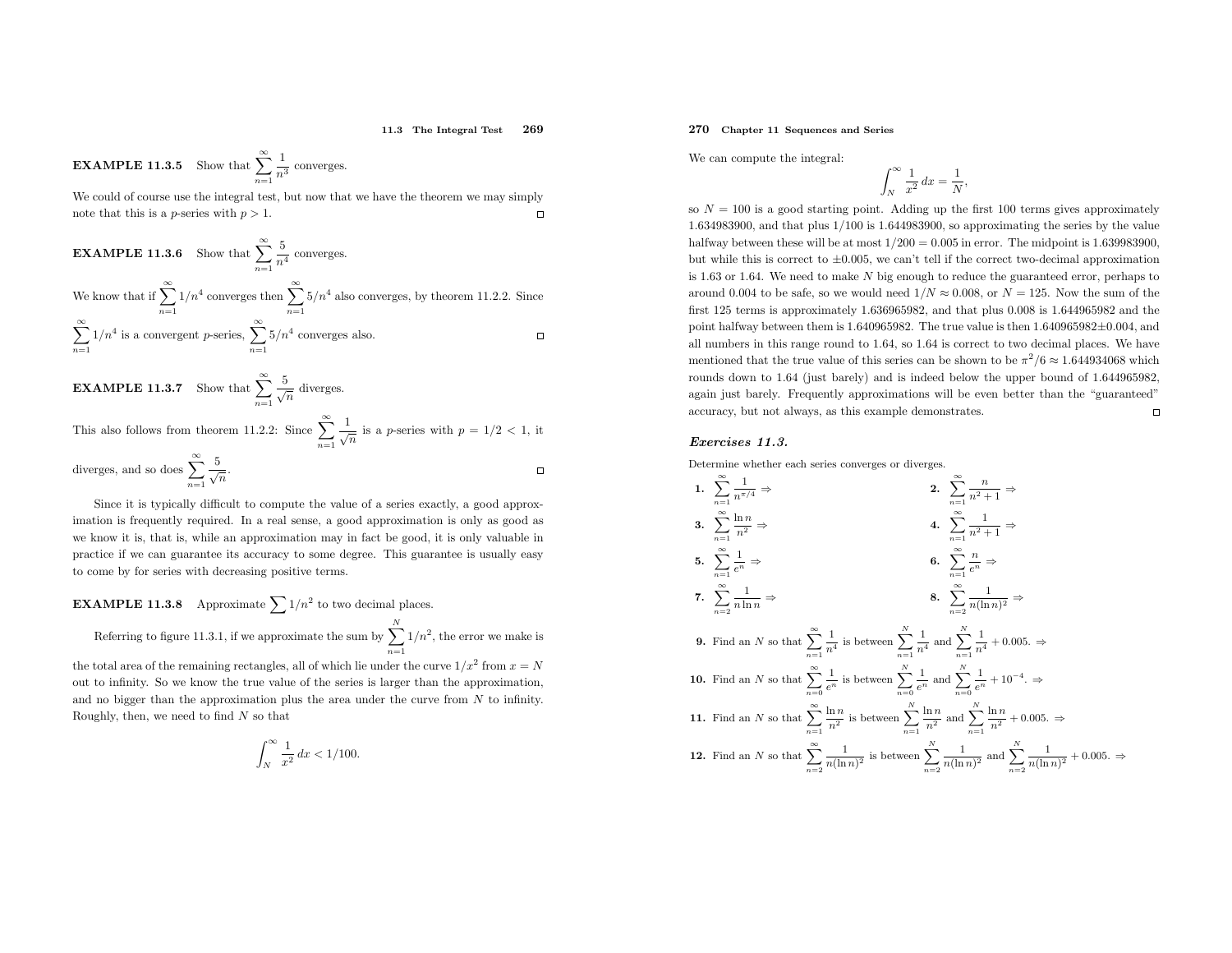### 11.4 Alternating Series <sup>271</sup>

#### 11.4Alternating Series

Next we consider series with both positive and negative terms, but in <sup>a</sup> regular pattern: they alternate, as in the alternating harmonic series for example:

$$
\sum_{n=1}^{\infty} \frac{(-1)^{n-1}}{n} = \frac{1}{1} + \frac{-1}{2} + \frac{1}{3} + \frac{-1}{4} + \dots = \frac{1}{1} - \frac{1}{2} + \frac{1}{3} - \frac{1}{4} + \dots
$$

In this series the sizes of the terms decrease, that is,  $|a_n|$  forms a decreasing sequence, but this is not required in an alternating series. As with positive term series, however, when the terms do have decreasing sizes it is easier to analyze the series, much easier, in fact, than positive term series. Consider <sup>p</sup>ictorially what is going on in the alternating harmonic series, shown in figure 11.4.1. Because the sizes of the terms  $a_n$  are decreasing, the partial sums  $s_1$ ,  $s_3$ ,  $s_5$ , and so on, form a decreasing sequence that is bounded below by  $s_2$ , so this sequence must converge. Likewise, the partial sums  $s_2$ ,  $s_4$ ,  $s_6$ , and so on, form an increasing sequence that is bounded above by  $s_1$ , so this sequence also converges. Since all the even numbered partial sums are less than all the odd numbered ones, andsince the "jumps" (that is, the  $a_i$  terms) are getting smaller and smaller, the two sequences must converge to the same value, meaning the entire sequence of partial sums  $s_1, s_2, s_3, \ldots$ converges as well.



**Figure 11.4.1** The alternating harmonic series.

There's nothing special about the alternating harmonic series—the same argument works for any alternating sequence with decreasing size terms. The alternating series test is worth calling <sup>a</sup> theorem.

**THEOREM 11.4.1** Suppose that  $\{a_n\}_{n=1}^{\infty}$  is a non-increasing sequence of positive numbers and  $\lim_{n\to\infty} a_n = 0$ . Then the alternating series  $\sum_{n=1}^{\infty} a_n$  $\sum_{n=1}^{\infty}(-1)^{n-1}a_n$  converges.

**Proof.** The odd numbered partial sums,  $s_1$ ,  $s_3$ ,  $s_5$ , and so on, form a non-increasing sequence, because  $s_{2k+3} = s_{2k+1} - a_{2k+2} + a_{2k+3} \leq s_{2k+1}$ , since  $a_{2k+2} \geq a_{2k+3}$ . This

### 272 Chapter <sup>11</sup> Sequences and Series

sequence is bounded below by  $s_2$ , so it must converge, say  $\lim_{k\to\infty} s_{2k+1} = L$ . Likewise, the partial sums  $s_2$ ,  $s_4$ ,  $s_6$ , and so on, form a non-decreasing sequence that is bounded above by  $s_1$ , so this sequence also converges, say  $\lim_{k\to\infty} s_{2k} = M$ . Since  $\lim_{n\to\infty} a_n = 0$  and  $s_{2k+1} = s_{2k} + a_{2k+1}$ .  $s_{2k+1} = s_{2k} + a_{2k+1},$ 

$$
L = \lim_{k \to \infty} s_{2k+1} = \lim_{k \to \infty} (s_{2k} + a_{2k+1}) = \lim_{k \to \infty} s_{2k} + \lim_{k \to \infty} a_{2k+1} = M + 0 = M,
$$

so  $L = M$ , the two sequences of partial sums converge to the same limit, and this means the entire sequence of partial sums also converges to  $L$ .

Another useful fact is implicit in this discussion. Suppose that

$$
L = \sum_{n=1}^{\infty} (-1)^{n-1} a_n
$$

and that we approximate  $L$  by a finite part of this sum, say

$$
L \approx \sum_{n=1}^{N} (-1)^{n-1} a_n.
$$

Because the terms are decreasing in size, we know that the true value of  $L$  must be between this approximation and the next one, that is, between

$$
\sum_{n=1}^{N} (-1)^{n-1} a_n \quad \text{and} \quad \sum_{n=1}^{N+1} (-1)^{n-1} a_n.
$$

Depending on whether  $N$  is odd or even, the second will be larger or smaller than the first.

EXAMPLE 11.4.2 Approximate the alternating harmonic series to one decimal <sup>p</sup>lace. We need to go roughly to the point at which the next term to be added or subtracted is <sup>1</sup>/10. Adding up the first nine and the first ten terms we get approximately <sup>0</sup>.<sup>746</sup> and <sup>0</sup>.646. These are <sup>1</sup>/<sup>10</sup> apart, but it is not clear how the correct value would be rounded. It turns out that we are able to settle the question by computing the sums of the first elevenand twelve terms, which <sup>g</sup>ive <sup>0</sup>.<sup>737</sup> and <sup>0</sup>.653, so correct to one <sup>p</sup>lace the value is <sup>0</sup>.7.

We have considered alternating series with first index 1, and in which the first term is positive, but <sup>a</sup> little thought shows this is not crucial. The same test applies to any similar series, such as  $\sum^{\infty}$  $\sum_{n=0}(-1)^n a_n, \sum_{n=1}$ ∞  $\sum_{n=1}^{\infty}(-1)^n a_n, \sum_{n=1}^{\infty}$ ∞  $\sum_{n=17}(-1)^n a_n$ , etc.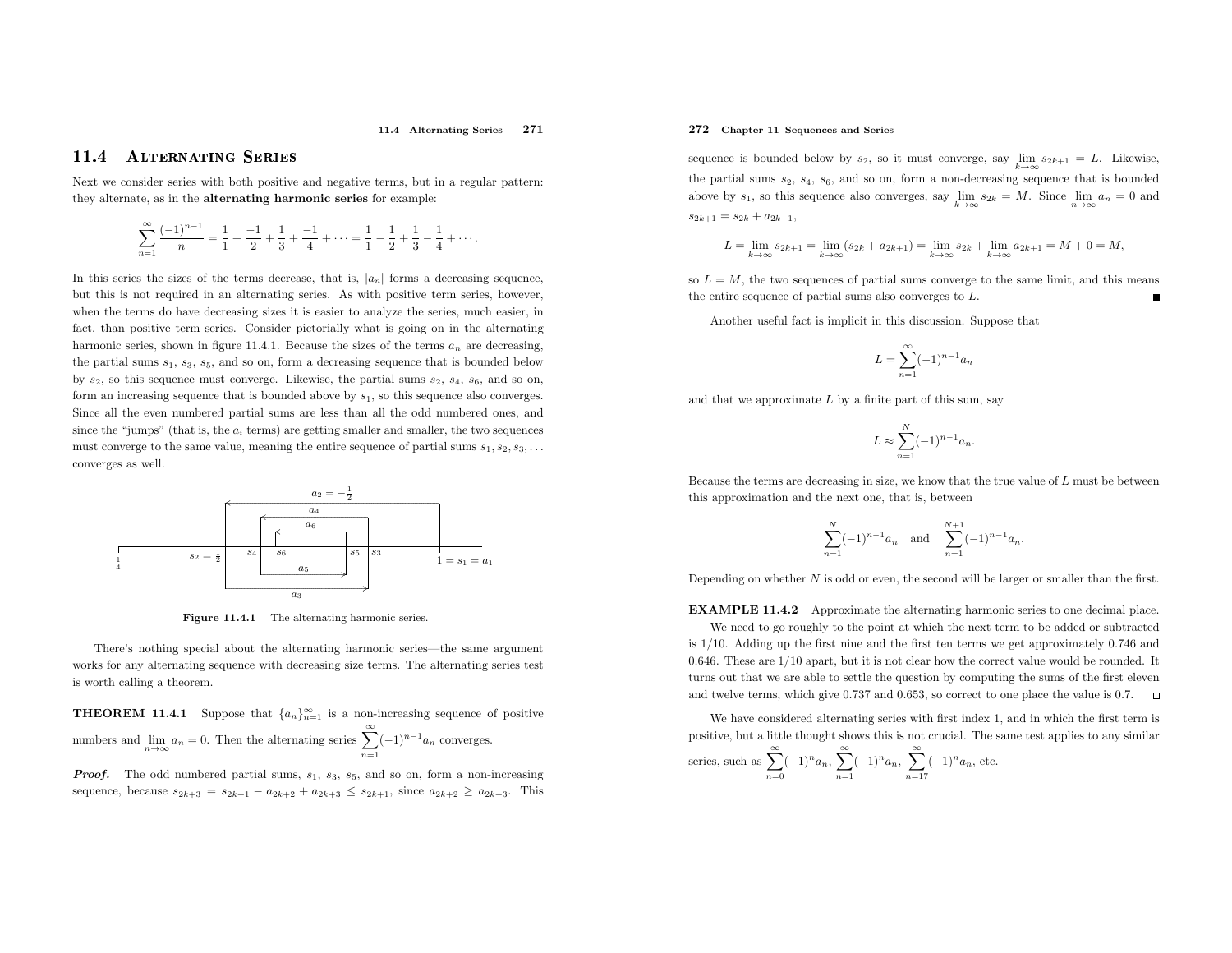#### 11.5 Comparison Tests <sup>273</sup>

### Exercises 11.4.

Determine whether the following series converge or diverge.

1. 
$$
\sum_{n=1}^{\infty} \frac{(-1)^{n-1}}{2n+5} \Rightarrow
$$
  
\n2. 
$$
\sum_{n=4}^{\infty} \frac{(-1)^{n-1}}{\sqrt{n-3}} \Rightarrow
$$
  
\n3. 
$$
\sum_{n=1}^{\infty} (-1)^{n-1} \frac{n}{3n-2} \Rightarrow
$$
  
\n4. 
$$
\sum_{n=1}^{\infty} (-1)^{n-1} \frac{\ln n}{n} \Rightarrow
$$
  
\n5. Approximate 
$$
\sum_{n=1}^{\infty} (-1)^{n-1} \frac{1}{n^3}
$$
 to two decimal places.  $\Rightarrow$   
\n6. Approximate 
$$
\sum_{n=1}^{\infty} (-1)^{n-1} \frac{1}{n^4}
$$
 to two decimal places.  $\Rightarrow$ 

#### 11.5Comparison Tests

As we begin to compile <sup>a</sup> list of convergent and divergent series, new ones can sometimes be analyzed by comparing them to ones that we already understand.

**EXAMPLE 11.5.1** Does 
$$
\sum_{n=2}^{\infty} \frac{1}{n^2 \ln n}
$$
 converge?

The obvious first approach, based on what we know, is the integral test. Unfortunately, we can't compute the required antiderivative. But looking at the series, it would appear that it must converge, because the terms we are adding are smaller than the terms of <sup>a</sup> <sup>p</sup>-series, that is,

$$
\frac{1}{n^2\ln n} < \frac{1}{n^2},
$$

when  $n \geq 3$ . Since adding up the terms  $1/n^2$  doesn't get "too big", the new series "should" also converge. Let's make this more precise.

The series 
$$
\sum_{n=2}^{\infty} \frac{1}{n^2 \ln n}
$$
 converges if and only if 
$$
\sum_{n=3}^{\infty} \frac{1}{n^2 \ln n}
$$
 converges—all we've done is

dropped the initial term. We know that  $\sum_{n=3}^{\infty}$  $\frac{1}{n^2}$  converges. Looking at two typical partial sums:

$$
s_n = \frac{1}{3^2 \ln 3} + \frac{1}{4^2 \ln 4} + \frac{1}{5^2 \ln 5} + \dots + \frac{1}{n^2 \ln n} < \frac{1}{3^2} + \frac{1}{4^2} + \frac{1}{5^2} + \dots + \frac{1}{n^2} = t_n.
$$

Since the *p*-series converges, say to L, and since the terms are positive,  $t_n < L$ . Since the terms of the new series are positive, the  $s_n$  form an increasing sequence and  $s_n < t_n < L$  $\Box$ for all n. Hence the sequence  $\{s_n\}$  is bounded and so converges.

### 274 Chapter <sup>11</sup> Sequences and Series

Sometimes, even when the integral test applies, comparison to <sup>a</sup> known series is easier, so it's generally <sup>a</sup> good idea to think about doing <sup>a</sup> comparison before doing the integral test.

**EXAMPLE 11.5.2** Does 
$$
\sum_{n=1}^{\infty} \frac{|\sin n|}{n^2}
$$
 converge?

 We can't apply the integral test here, because the terms of this series are not decreasing. Just as in the previous example, however,

$$
\frac{|\sin n|}{n^2} \le \frac{1}{n^2},
$$

because  $|\sin n| \leq 1$ . Once again the partial sums are non-decreasing and bounded above by  $\sum 1/n^2 = L$ , so the new series converges.

Like the integral test, the comparison test can be used to show both convergence and divergence. In the case of the integral test, <sup>a</sup> single calculation will confirm whichever is the case. To use the comparison test we must first have <sup>a</sup> good idea as to convergence or divergence and <sup>p</sup>ick the sequence for comparison accordingly.

**EXAMPLE 11.5.3** Does 
$$
\sum_{n=2}^{\infty} \frac{1}{\sqrt{n^2 - 3}}
$$
 converge?

We observe that the  $-3$  should have little effect compared to the  $n^2$  inside the square root, and therefore guess that the terms are enough like  $1/\sqrt{n^2} = 1/n$  that the series should diverge. We attempt to show this by comparison to the harmonic series. We note that

$$
\frac{1}{\sqrt{n^2 - 3}} > \frac{1}{\sqrt{n^2}} = \frac{1}{n},
$$

so that

$$
s_n = \frac{1}{\sqrt{2^2 - 3}} + \frac{1}{\sqrt{3^2 - 3}} + \dots + \frac{1}{\sqrt{n^2 - 3}} > \frac{1}{2} + \frac{1}{3} + \dots + \frac{1}{n} = t_n,
$$

where  $t_n$  is 1 less than the corresponding partial sum of the harmonic series (because we start at  $n = 2$  instead of  $n = 1$ ). Since  $\lim_{n \to \infty} t_n = \infty$ ,  $\lim_{n \to \infty} s_n = \infty$  as well.

 So the genera<sup>l</sup> approac<sup>h</sup> is this: If you believe that <sup>a</sup> new series is convergent, attempt to find <sup>a</sup> convergent series whose terms are larger than the terms of the new series; if you believe that <sup>a</sup> new series is divergent, attempt to find <sup>a</sup> divergent series whose terms are smaller than the terms of the new series.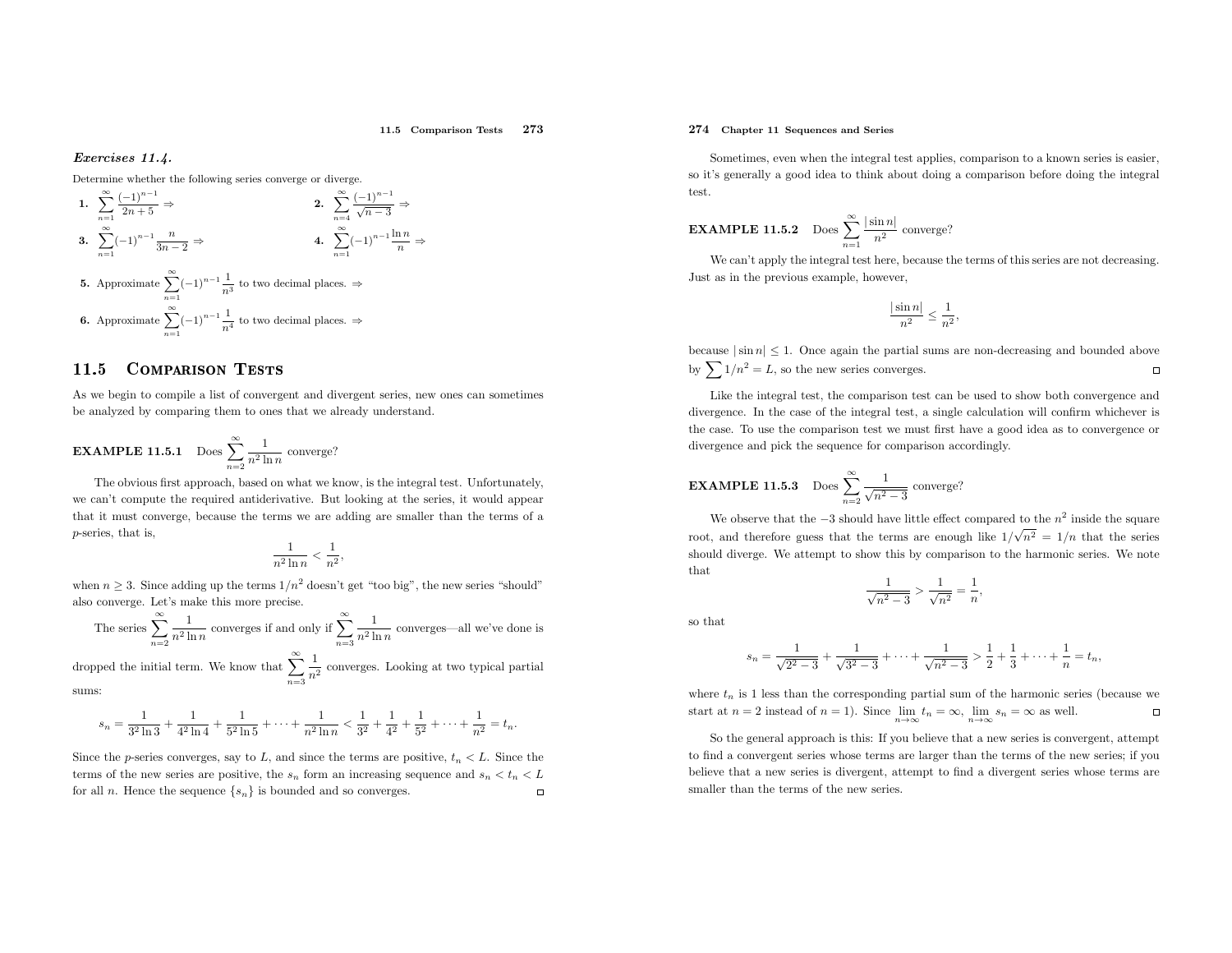11.5 Comparison Tests <sup>275</sup>

**EXAMPLE 11.5.4** Does 
$$
\sum_{n=1}^{\infty} \frac{1}{\sqrt{n^2 + 3}}
$$
 converge?

Just as in the last example, we guess that this is very much like the harmonic series and so diverges. Unfortunately,

$$
\frac{1}{\sqrt{n^2+3}} < \frac{1}{n}
$$

so we can't compare the series directly to the harmonic series. <sup>A</sup> little thought leads us to

$$
\frac{1}{\sqrt{n^2+3}} > \frac{1}{\sqrt{n^2+3n^2}} = \frac{1}{2n},
$$

so if  $\sum 1/(2n)$  diverges then the given series diverges. But since  $\sum 1/(2n) = (1/2) \sum 1/n$ , theorem 11.2.2 implies that it does indeed diverge.  $\Box$ 

For reference we summarize the comparison test in <sup>a</sup> theorem.

**THEOREM 11.5.5** Suppose that  $a_n$  and  $b_n$  are non-negative for all n and that  $a_n \leq b_n$ when  $n \geq N$ , for some N.

If 
$$
\sum_{n=0}^{\infty} b_n
$$
 converges, so does  $\sum_{n=0}^{\infty} a_n$ .  
If  $\sum_{n=0}^{\infty} a_n$  diverges, so does  $\sum_{n=0}^{\infty} b_n$ .

### Exercises 11.5.

Determine whether the series converge or diverge.

1. 
$$
\sum_{n=1}^{\infty} \frac{1}{2n^2 + 3n + 5} \Rightarrow
$$
  
\n2. 
$$
\sum_{n=2}^{\infty} \frac{1}{2n^2 + 3n - 5} \Rightarrow
$$
  
\n3. 
$$
\sum_{n=1}^{\infty} \frac{1}{2n^2 - 3n - 5} \Rightarrow
$$
  
\n4. 
$$
\sum_{n=1}^{\infty} \frac{3n + 4}{2n^2 + 3n + 5} \Rightarrow
$$
  
\n5. 
$$
\sum_{n=1}^{\infty} \frac{3n^2 + 4}{2n^2 + 3n + 5} \Rightarrow
$$
  
\n6. 
$$
\sum_{n=1}^{\infty} \frac{\ln n}{n} \Rightarrow
$$
  
\n7. 
$$
\sum_{n=1}^{\infty} \frac{\ln n}{n^3} \Rightarrow
$$
  
\n8. 
$$
\sum_{n=2}^{\infty} \frac{1}{\ln n} \Rightarrow
$$
  
\n9. 
$$
\sum_{n=1}^{\infty} \frac{3^n}{2^n + 5^n} \Rightarrow
$$
  
\n10. 
$$
\sum_{n=1}^{\infty} \frac{3^n}{2^n + 3^n} \Rightarrow
$$

276 Chapter <sup>11</sup> Sequences and Series

#### 11.66 ABSOLUTE CONVERGENCE

Roughly speaking there are two ways for a series to converge: As in the case of  $\sum 1/n^2$ , the individual terms get small very quickly, so that the sum of all of them stays finite, or, as in the case of  $\sum (-1)^{n-1}/n$ , the terms don't get small fast enough  $(\sum 1/n$  diverges), but <sup>a</sup> mixture of positive and negative terms provides enoug<sup>h</sup> cancellation to keep the sum finite. You might guess from what we've seen that if the terms get small fast enoug<sup>h</sup> to do the job, then whether or not some terms are negative and some positive the series converges.

**THEOREM 11.6.1** If 
$$
\sum_{n=0}^{\infty} |a_n|
$$
 converges, then  $\sum_{n=0}^{\infty} a_n$  converges.

**Proof.** Note that  $0 \le a_n + |a_n| \le 2|a_n|$  so by the comparison test  $\sum_{n=0}^{\infty} (a_n + |a_n|)$  converges.

Now

$$
\sum_{n=0}^{\infty} (a_n + |a_n|) - \sum_{n=0}^{\infty} |a_n| = \sum_{n=0}^{\infty} a_n + |a_n| - |a_n| = \sum_{n=0}^{\infty} a_n
$$

converges by theorem 11.2.2.

So given a series  $\sum a_n$  with both positive and negative terms, you should first ask whether  $\sum |a_n|$  converges. This may be an easier question to answer, because we have tests that apply specifically to series with non-negative terms. If  $\sum |a_n|$  converges then you know that  $\sum a_n$  converges as well. If  $\sum |a_n|$  diverges then it still may be true that  $\sum a_n$  converges—you will have to do more work to decide the question. Another way to think of this result is: it is (potentially) easier for  $\sum a_n$  to converge than for  $\sum |a_n|$  to converge, because the latter series cannot take advantage of cancellation.

If  $\sum |a_n|$  converges we say that  $\sum a_n$  converges **absolutely**; to say that  $\sum a_n$  converges absolutely is to say that any cancellation that happens to come along is not really needed, as the terms already get small so fast that convergence is guaranteed by that alone. If  $\sum a_n$  converges but  $\sum |a_n|$  does not, we say that  $\sum a_n$  converges **conditionally**. For example  $\sum_{n=1}^{\infty}(-1)^{n-1}\frac{1}{n^2}$  converges absolutely, while  $\sum_{n=1}^{\infty}(-1)^{n-1}\frac{1}{n}$  converges conditionally.

**EXAMPLE 11.6.2** Does  $\sum_{n=2}^{\infty}$  $\frac{\sin n}{n^2}$  converge?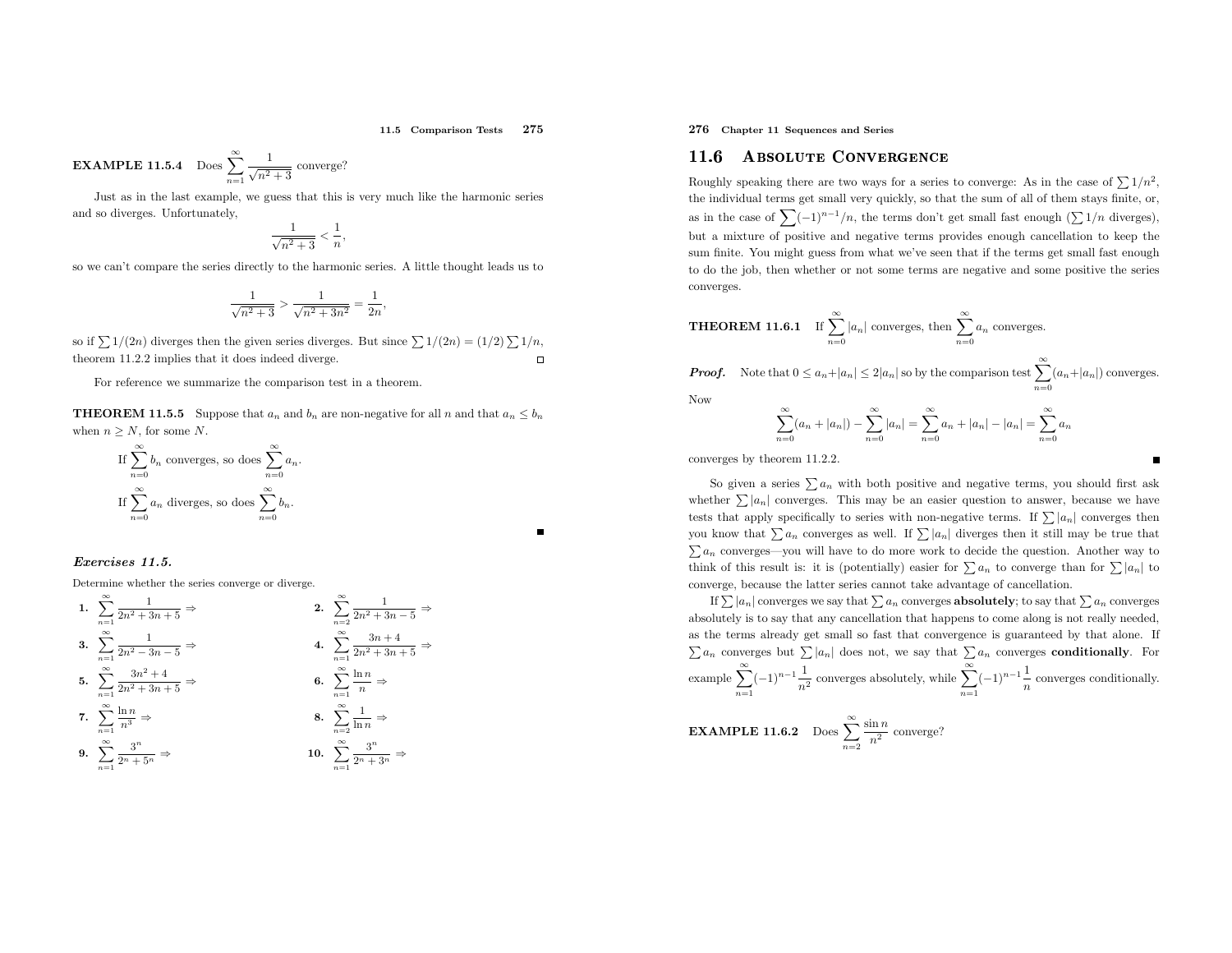#### 11.7 The Ratio and Root Tests <sup>277</sup>

In example 11.5.2 we saw that  $\sum_{n=2}^{\infty}$  $\frac{|\sin n|}{n^2}$  converges, so the given series converges absolutely. $\Box$ 

**EXAMPLE 11.6.3** Does  $\sum_{n=0}^{\infty} (-1)^n \frac{3n+4}{2n^2+3n+5}$  converge? Taking the absolute value,  $\sum_{n=0}^{\infty}$ series converges it does so conditionally. It is true that  $\lim_{n\to\infty} (3n+4)/(2n^2+3n+5)=0$ ,  $\frac{3n+4}{2n^2+3n+5}$  diverges by comparison to  $\sum_{n=1}^{\infty}$  $\frac{3}{10n}$ , so if the so to apply the alternating series test we need to know whether the terms are decreasing. If we let  $f(x) = (3x+4)/(2x^2+3x+5)$  then  $f'(x) = -(6x^2+16x-3)/(2x^2+3x+5)^2$ , and it is not hard to see that this is negative for  $x \geq 1$ , so the series is decreasing and by the alternating series test it converges.

### Exercises 11.6.

Determine whether each series converges absolutely, converges conditionally, or diverges.

1. 
$$
\sum_{n=1}^{\infty} (-1)^{n-1} \frac{1}{2n^2 + 3n + 5} \Rightarrow
$$
  
\n2. 
$$
\sum_{n=1}^{\infty} (-1)^{n-1} \frac{3n^2 + 4}{2n^2 + 3n + 5} \Rightarrow
$$
  
\n3. 
$$
\sum_{n=1}^{\infty} (-1)^{n-1} \frac{\ln n}{n} \Rightarrow
$$
  
\n4. 
$$
\sum_{n=1}^{\infty} (-1)^{n-1} \frac{\ln n}{n^3} \Rightarrow
$$
  
\n5. 
$$
\sum_{n=2}^{\infty} (-1)^n \frac{1}{\ln n} \Rightarrow
$$
  
\n6. 
$$
\sum_{n=0}^{\infty} (-1)^n \frac{3^n}{2^n + 5^n} \Rightarrow
$$
  
\n7. 
$$
\sum_{n=0}^{\infty} (-1)^n \frac{3^n}{2^n + 3^n} \Rightarrow
$$
  
\n8. 
$$
\sum_{n=1}^{\infty} (-1)^{n-1} \frac{\arctan n}{n} \Rightarrow
$$

#### 11.7The Ratio and Root Tests

Does the series  $\sum_{n=1}^{\infty} \frac{n}{5}$  $n=0$  with the integral test or the comparison test, but there is an easier way. Consider what  $\frac{n^5}{5^n}$  converge? It is possible, but a bit unpleasant, to approach this

happens as we move from one term to the next in this series:

$$
\cdots + \frac{n^5}{5^n} + \frac{(n+1)^5}{5^{n+1}} + \cdots
$$

The denominator goes up by a factor of 5,  $5^{n+1} = 5 \cdot 5^n$ , but the numerator goes up by much less:  $(n+1)^5 = n^5 + 5n^4 + 10n^3 + 10n^2 + 5n + 1$ , which is much less than  $5n^5$  when much less:  $(n+1)^{2} = n^{2} + 3n^{2} + 10n^{2} + 10n^{2} + 3n + 1$ , which is much less than  $n^{2}$  when <br>*n* is large, because  $5n^{4}$  is much less than  $n^{5}$ . So we might guess that in the long run it

### 278 Chapter <sup>11</sup> Sequences and Series

begins to look as if each term is  $1/5$  of the previous term. We have seen series that behave like this:

$$
\sum_{n=0}^{\infty} \frac{1}{5^n} = \frac{5}{4},
$$

<sup>a</sup> geometric series. So we might try comparing the <sup>g</sup>iven series to some variation of this geometric series. This is possible, but <sup>a</sup> bit messy. We can in effect do the same thing, but bypass most of the unpleasant work.

The key is to notice that

$$
\lim_{n \to \infty} \frac{a_{n+1}}{a_n} = \lim_{n \to \infty} \frac{(n+1)^5}{5^{n+1}} \frac{5^n}{n^5} = \lim_{n \to \infty} \frac{(n+1)^5}{n^5} \frac{1}{5} = 1 \cdot \frac{1}{5} = \frac{1}{5}.
$$

This is really just what we noticed above, done <sup>a</sup> bit more officially: in the long run, each term is one fifth of the previous term. Now <sup>p</sup>ick some number between <sup>1</sup>/<sup>5</sup> and 1, say <sup>1</sup>/2. Because

$$
\lim_{n \to \infty} \frac{a_{n+1}}{a_n} = \frac{1}{5}
$$

then when *n* is big enough, say  $n \geq N$  for some N,

$$
\frac{a_{n+1}}{a_n} < \frac{1}{2} \quad \text{and} \quad a_{n+1} < \frac{a_n}{2}
$$

So  $a_{N+1} < a_N/2$ ,  $a_{N+2} < a_{N+1}/2 < a_N/4$ ,  $a_{N+3} < a_{N+2}/2 < a_{N+1}/4 < a_N/8$ , and so on. The general form is  $a_{N+k} < a_N/2^k$ . So if we look at the series

$$
\sum_{k=0}^{\infty} a_{N+k} = a_N + a_{N+1} + a_{N+2} + a_{N+3} + \dots + a_{N+k} + \dots,
$$

its terms are less than or equa<sup>l</sup> to the terms of the sequence

$$
a_N + \frac{a_N}{2} + \frac{a_N}{4} + \frac{a_N}{8} + \dots + \frac{a_N}{2^k} + \dots = \sum_{k=0}^{\infty} \frac{a_N}{2^k} = 2a_N.
$$

So by the comparison test,  $\sum_{k=0}^{\infty} a_{N+k}$  converges, and this means that  $\sum_{n=0}^{\infty} a_n$  converges,

since we've just added the fixed number  $a_0 + a_1 + \cdots + a_{N-1}$ .

Under what circumstances could we do this? What was crucial was that the limit of  $a_{n+1}/a_n$ , say L, was less than 1 so that we could pick a value r so that  $L < r < 1$ . The fact that  $L < r$  (1/5 < 1/2 in our example) means that we can compare the series  $\sum a_n$ to  $\sum r^n$ , and the fact that  $r < 1$  guarantees that  $\sum r^n$  converges. That's really all that is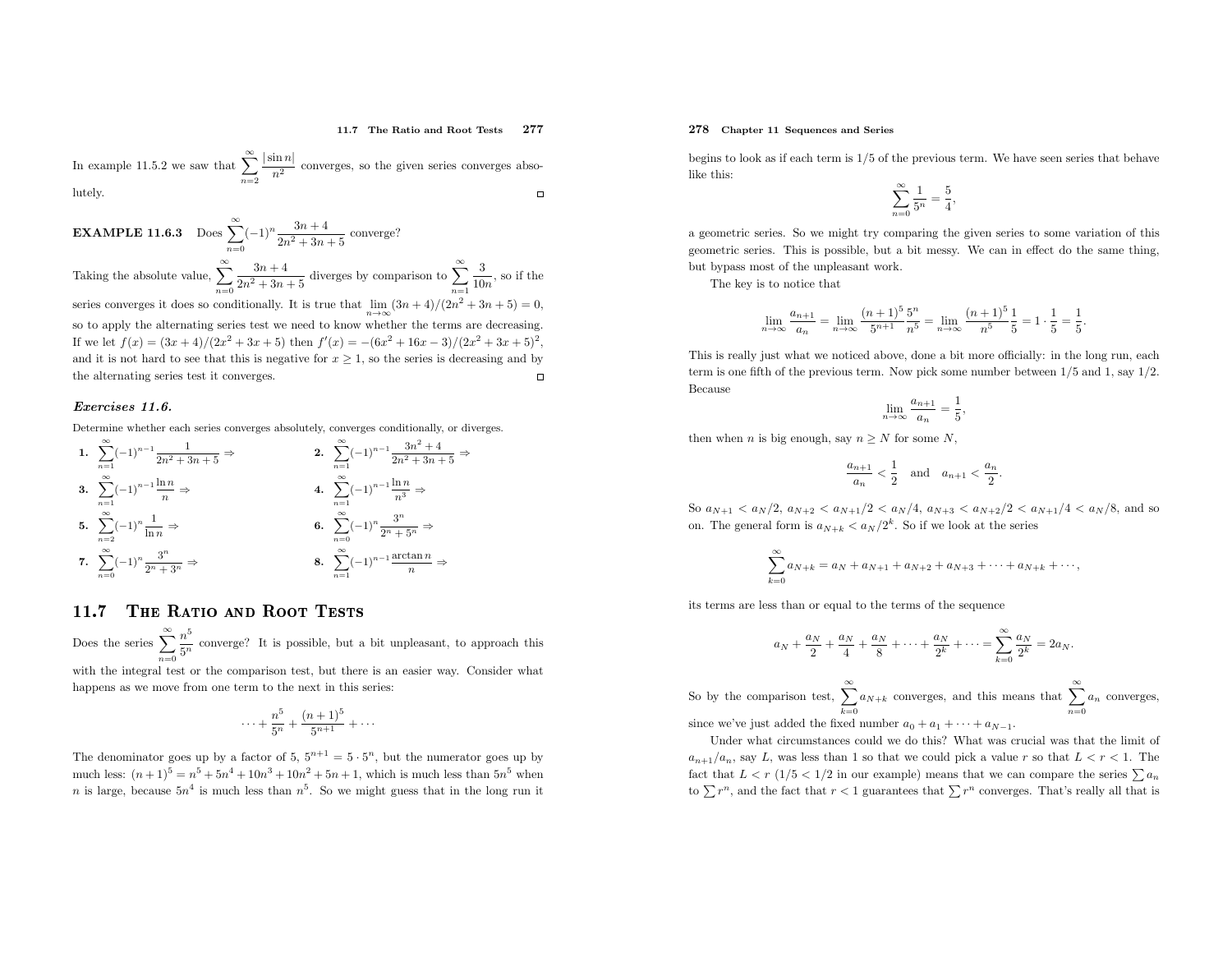#### 11.7 The Ratio and Root Tests <sup>279</sup>

required to make the argument work. We also made use of the fact that the terms of the series were positive; in genera<sup>l</sup> we simply consider the absolute values of the terms and we end up testing for absolute convergence.

**THEOREM 11.7.1** The Ratio Test Suppose that  $\lim_{n\to\infty} |a_{n+1}/a_n| = L$ . If  $L < 1$ the series  $\sum a_n$  converges absolutely, if  $L > 1$  the series diverges, and if  $L = 1$  this test <sup>g</sup>ives no information.

**Proof.** The example above essentially proves the first part of this, if we simply replace 1/5 by L and 1/2 by r. Suppose that  $L > 1$ , and pick r so that  $1 < r < L$ . Then for  $n \geq N$ , for some  $N$ ,

$$
\frac{|a_{n+1}|}{|a_n|} > r \quad \text{and} \quad |a_{n+1}| > r|a_n|.
$$

This implies that  $|a_{N+k}| > r^k |a_N|$ , but since  $r > 1$  this means that  $\lim_{k \to \infty} |a_{N+k}| \neq 0$ , which means also that  $\lim_{n\to\infty} a_n \neq 0$ . By the divergence test, the series diverges.

To see that we get no information when  $L = 1$ , we need to exhibit two series with  $L = 1$ , one that converges and one that diverges. It is easy to see that  $\sum 1/n^2$  and  $\sum 1/n$ do the job.

EXAMPLE 11.7.2 The ratio test is particularly useful for series involving the factorial function. Consider  $\sum_{n=0}^{\infty}$  $5^n/n!$ .

$$
\lim_{n \to \infty} \frac{5^{n+1}}{(n+1)!} \frac{n!}{5^n} = \lim_{n \to \infty} \frac{5^{n+1}}{5^n} \frac{n!}{(n+1)!} = \lim_{n \to \infty} 5 \frac{1}{(n+1)} = 0.
$$

Since  $0 < 1$ , the series converges.

<sup>A</sup> similar argument, which we will not do, justifies <sup>a</sup> similar test that is occasionallyeasier to apply.

**THEOREM 11.7.3** The Root Test Suppose that  $\lim_{n\to\infty} |a_n|^{1/n} = L$ . If  $L < 1$  the series  $\sum a_n$  converges absolutely, if  $L > 1$  the series diverges, and if  $L = 1$  this test gives no information.

The proo<sup>f</sup> of the root test is actually easier than that of the ratio test, and is <sup>a</sup> goodexercise.

**EXAMPLE 11.7.4** Analyze  $\sum_{n=0}^{\infty}$  $rac{5^n}{n^n}$ 

### 280 Chapter <sup>11</sup> Sequences and Series

The ratio test turns out to be <sup>a</sup> bit difficult on this series (try it). Using the root test:

$$
\lim_{n \to \infty} \left(\frac{5^n}{n^n}\right)^{1/n} = \lim_{n \to \infty} \frac{(5^n)^{1/n}}{(n^n)^{1/n}} = \lim_{n \to \infty} \frac{5}{n} = 0.
$$

Since  $0 < 1$ , the series converges.

The root test is frequently useful when <sup>n</sup> appears as an exponent in the genera<sup>l</sup> termof the series.

#### Exercises 11.7.

- **1.** Compute  $\lim_{n\to\infty} |a_{n+1}/a_n|$  for the series  $\sum 1/n^2$ .
- **2.** Compute  $\lim_{n\to\infty} |a_{n+1}/a_n|$  for the series  $\sum 1/n$ .
- **3.** Compute  $\lim_{n \to \infty} |a_n|^{1/n}$  for the series  $\sum 1/n^2$ .
- **4.** Compute  $\lim_{n \to \infty} |a_n|^{1/n}$  for the series  $\sum 1/n$ .

Determine whether the series converge.

5. 
$$
\sum_{n=0}^{\infty} (-1)^n \frac{3^n}{5^n} \Rightarrow
$$
  
6. 
$$
\sum_{n=1}^{\infty} \frac{n!}{n^n} \Rightarrow
$$
  
7. 
$$
\sum_{n=1}^{\infty} \frac{n^5}{n^n} \Rightarrow
$$
  
8. 
$$
\sum_{n=1}^{\infty} \frac{(n!)^2}{n^n} \Rightarrow
$$

9. Prove theorem 11.7.3, the root test.

#### 11.8Power Series

Recall that we were able to analyze all geometric series "simultaneously" to discover that

$$
\sum_{n=0}^{\infty} kx^n = \frac{k}{1-x},
$$

if  $|x| < 1$ , and that the series diverges when  $|x| \ge 1$ . At the time, we thought of x as an unspecified constant, but we could just as well think of it as <sup>a</sup> variable, in which case the

 $\Box$ 

 $\Box$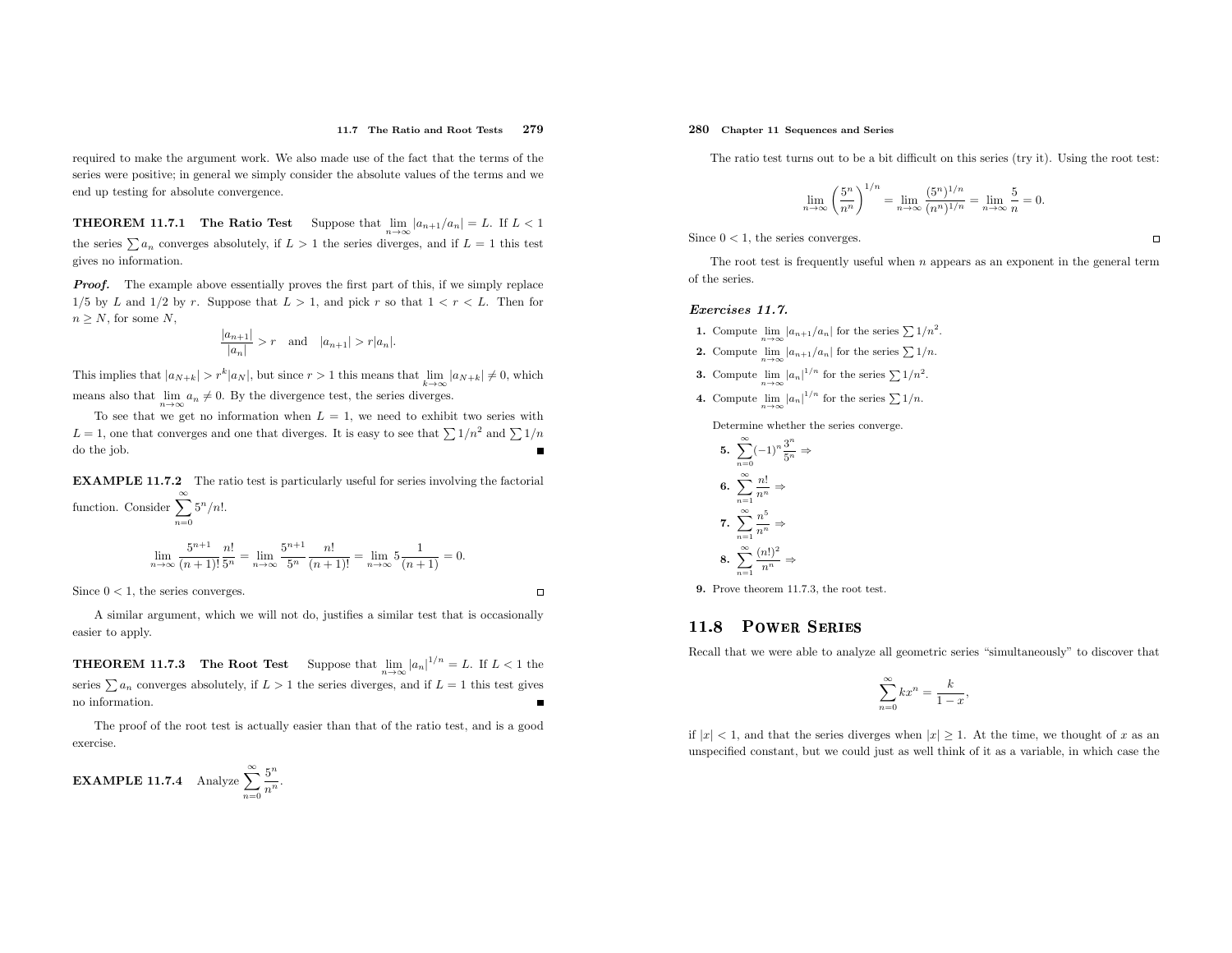### 11.8 Power Series <sup>281</sup>

series

$$
\sum_{n=0}^{\infty} kx^n
$$

is a function, namely, the function  $k/(1-x)$ , as long as  $|x| < 1$ . While  $k/(1-x)$  is a reasonably easy function to deal with, the more complicated  $\sum kx^n$  does have its attractions: it appears to be an infinite version of one of the simplest function types—a polynomial. This leads naturally to the questions: Do other functions have representations as series? Is there an advantage to viewing them in this way?

The geometric series has <sup>a</sup> special feature that makes it unlike <sup>a</sup> typical polynomialthe coefficients of the powers of  $x$  are the same, namely  $k$ . We will need to allow more genera<sup>l</sup> coefficients if we are to get anything other than the geometric series.

DEFINITION 11.8.1 <sup>A</sup> power series has the form

$$
\sum_{n=0}^{\infty} a_n x^n
$$

,

with the understanding that  $a_n$  may depend on n but not on x.

 $\Box$ 

 $\textbf{EXAMPLE 11.8.2} \quad \sum\limits_{n=1}^{\infty}$  $\frac{x}{x}$  $\frac{n}{n}$  is a power series. We can investigate convergence using the

ratio test:

$$
\lim_{n \to \infty} \frac{|x|^{n+1}}{n+1} \frac{n}{|x|^n} = \lim_{n \to \infty} |x| \frac{n}{n+1} = |x|.
$$

Thus when  $|x| < 1$  the series converges and when  $|x| > 1$  it diverges, leaving only two values in doubt. When  $x = 1$  the series is the harmonic series and diverges; when  $x = -1$  it is the alternating harmonic series (actually the negative of the usual alternating harmonic series) and converges. Thus, we may think of  $\sum_{n=1}^{\infty}$  $\frac{n^n}{n}$  as a function from the interval  $[-1, 1)$  to  $\frac{x}{x}$ the real numbers.  $\Box$ 

<sup>A</sup> bit of thought reveals that the ratio test applied to <sup>a</sup> power series will always have the same nice form. In general, we will compute

$$
\lim_{n \to \infty} \frac{|a_{n+1}| |x|^{n+1}}{|a_n| |x|^n} = \lim_{n \to \infty} |x| \frac{|a_{n+1}|}{|a_n|} = |x| \lim_{n \to \infty} \frac{|a_{n+1}|}{|a_n|} = L|x|,
$$

assuming that  $\lim_{n \to \infty} |a_{n+1}|/|a_n|$  exists. Then the series converges if  $L|x| < 1$ , that is, if  $|x| < 1/L$ , and diverges if  $|x| > 1/L$ . Only the two values  $x = \pm 1/L$  require further

### 282 Chapter <sup>11</sup> Sequences and Series

investigation. Thus the series will definitely define a function on the interval  $(-1/L, 1/L)$ , and perhaps will extend to one or both endpoints as well. Two special cases deserve mention: if  $L = 0$  the limit is 0 no matter what value x takes, so the series converges for all x and the function is defined for all real numbers. If  $L = \infty$ , then for any non-zero value of x the limit is infinite, so the series converges only when  $x = 0$ . The value  $1/L$  is called the radius of convergence of the series, and the interval on which the series converges is the interval of convergence.

Consider again the geometric series,

$$
\sum_{n=0}^{\infty} x^n = \frac{1}{1-x}.
$$

Whatever benefits there might be in using the series form of this function are only available to us when  $x$  is between  $-1$  and 1. Frequently we can address this shortcoming by modifying the power series slightly. Consider this series:

$$
\sum_{n=0}^{\infty} \frac{(x+2)^n}{3^n} = \sum_{n=0}^{\infty} \left(\frac{x+2}{3}\right)^n = \frac{1}{1 - \frac{x+2}{3}} = \frac{3}{1-x},
$$

because this is just a geometric series with x replaced by  $(x+2)/3$ . Multiplying both sides by  $1/3$  gives

$$
\sum_{n=0}^{\infty} \frac{(x+2)^n}{3^{n+1}} = \frac{1}{1-x},
$$

the same function as before. For what values of  $x$  does this series converge? Since it is a geometric series, we know that it converges when

$$
|x+2|/3 < 1
$$
  
\n
$$
|x+2| < 3
$$
  
\n
$$
-3 < x + 2 < 3
$$
  
\n
$$
-5 < x < 1.
$$

So we have a series representation for  $1/(1-x)$  that works on a larger interval than before, at the expense of <sup>a</sup> somewhat more complicated series. The endpoints of the interval of convergence now are <sup>−</sup><sup>5</sup> and 1, but note that they can be more compactly described as  $-2 \pm 3$ . We say that 3 is the radius of convergence, and we now say that the series is  $\text{centered at } -2.$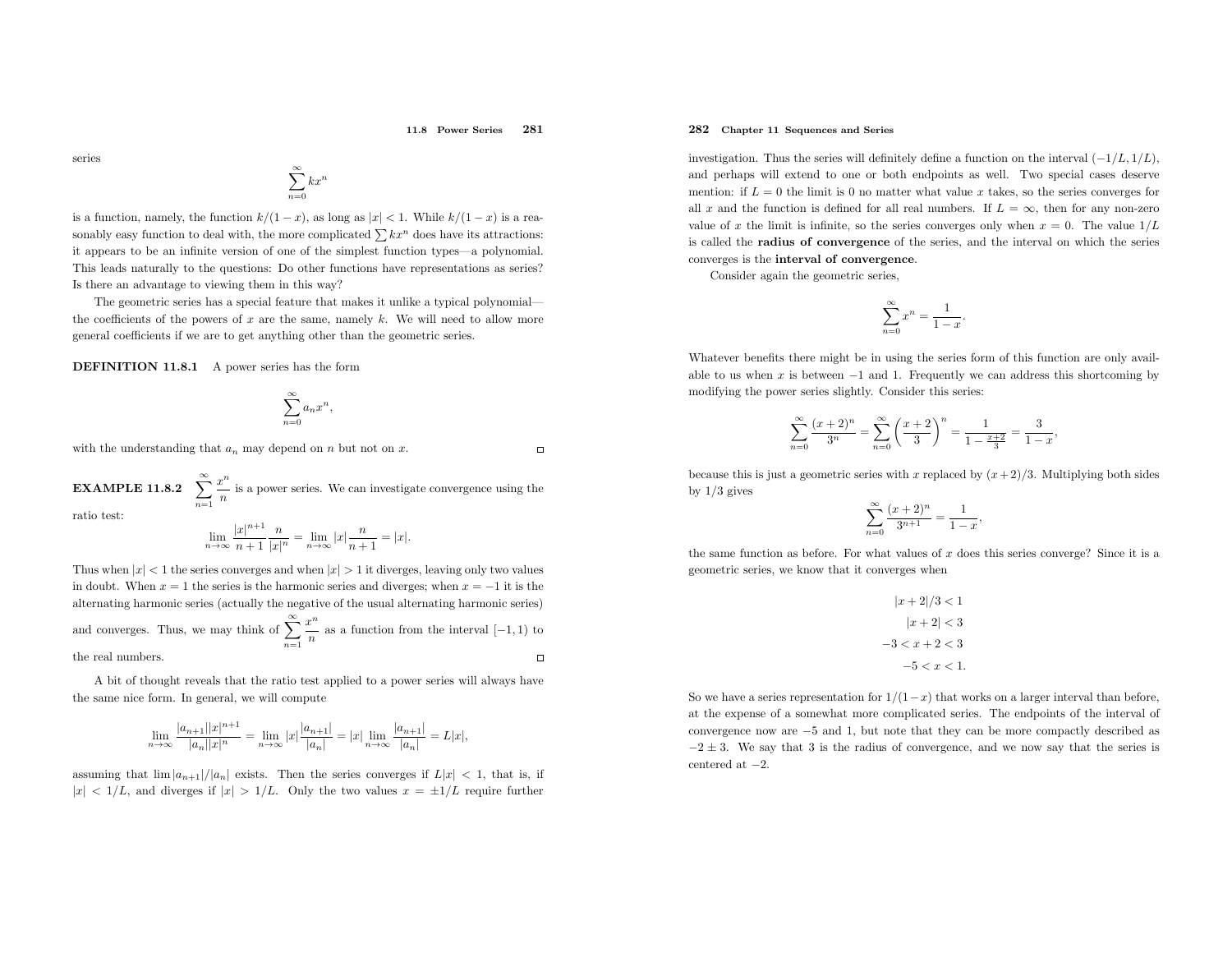**DEFINITION 11.8.3** A power series centered at  $a$  has the form

$$
\sum_{n=0}^{\infty} a_n (x-a)^n,
$$

with the understanding that  $a_n$  may depend on n but not on x.

### Exercises 11.8.

Find the radius and interval of convergence for each series. In exercises <sup>3</sup> and 4, do not attempt to determine whether the endpoints are in the interval of convergence.

1. 
$$
\sum_{n=0}^{\infty} nx^n \Rightarrow
$$
  
\n2. 
$$
\sum_{n=0}^{\infty} \frac{x^n}{n!} \Rightarrow
$$
  
\n3. 
$$
\sum_{n=1}^{\infty} \frac{n!}{n^n} x^n \Rightarrow
$$
  
\n4. 
$$
\sum_{n=1}^{\infty} \frac{n!}{n^n} (x-2)^n \Rightarrow
$$
  
\n5. 
$$
\sum_{n=1}^{\infty} \frac{(n!)^2}{n^n} (x-2)^n \Rightarrow
$$
  
\n6. 
$$
\sum_{n=1}^{\infty} \frac{(x+5)^n}{n(n+1)} \Rightarrow
$$

#### 11.99 CALCULUS WITH POWER SERIES

Now we know that some functions can be expressed as power series, which look like infinite polynomials. Since calculus, that is, computation of derivatives and antiderivatives, is easy for polynomials, the obvious question is whether the same is true for infinite series. The answer is yes:

**THEOREM 11.9.1** Suppose the power series  $f(x) = \sum_{n=1}^{\infty}$  $\sum_{n=0} a_n(x-a)^n$  has radius of

convergence <sup>R</sup>. Then

$$
f'(x) = \sum_{n=0}^{\infty} n a_n (x - a)^{n-1},
$$

$$
\int f(x) dx = C + \sum_{n=0}^{\infty} \frac{a_n}{n+1} (x - a)^{n+1},
$$

and these two series have radius of convergence  $R$  as well.

 $\Box$ 

284 Chapter <sup>11</sup> Sequences and Series

**EXAMPLE 11.9.2** Starting with the geometric series:

$$
\frac{1}{1-x} = \sum_{n=0}^{\infty} x^n
$$

$$
\int \frac{1}{1-x} dx = -\ln|1-x| = \sum_{n=0}^{\infty} \frac{1}{n+1} x^{n+1}
$$

$$
\ln|1-x| = \sum_{n=0}^{\infty} \frac{1}{n+1} x^{n+1}
$$

when  $|x| < 1$ . The series does not converge when  $x = 1$  but does converge when  $x = -1$ or  $1 - x = 2$ . The interval of convergence is  $[-1, 1)$ , or  $0 < 1 - x \le 2$ , so we can use the series to represent  $ln(x)$  when  $0 < x \le 2$ . For example

$$
\ln(3/2) = \ln(1 - -1/2) = \sum_{n=0}^{\infty} (-1)^n \frac{1}{n+1} \frac{1}{2^{n+1}}
$$

and so

$$
\ln(3/2) \approx \frac{1}{2} - \frac{1}{8} + \frac{1}{24} - \frac{1}{64} + \frac{1}{160} - \frac{1}{384} + \frac{1}{896} = \frac{909}{2240} \approx 0.406.
$$

Because this is an alternating series with decreasing terms, we know that the true value is between  $909/2240$  and  $909/2240 - 1/2048 = 29053/71680 \approx .4053$ , so correct to two decimal <sup>p</sup>laces the value is <sup>0</sup>.41.

What about  $\ln(9/4)$ ? Since  $9/4$  is larger than 2 we cannot use the series directly, but

$$
\ln(9/4) = \ln((3/2)^2) = 2\ln(3/2) \approx 0.82,
$$

so in fact we get <sup>a</sup> lot more from this one calculation than first meets the eye. To estimate the true value accurately we actually need to be <sup>a</sup> bit more careful. When we multiply by two we know that the true value is between <sup>0</sup>.<sup>8106</sup> and <sup>0</sup>.812, so rounded to two decimal <sup>p</sup>laces the true value is <sup>0</sup>.81.

### Exercises 11.9.

- 1. Find a series representation for  $\ln 2. \Rightarrow$
- 2. Find a power series representation for  $1/(1-x)^2$ .  $\Rightarrow$
- **3.** Find a power series representation for  $2/(1-x)^3$ .  $\Rightarrow$
- 4. Find a power series representation for  $1/(1-x)^3$ . What is the radius of convergence?  $\Rightarrow$
- **5.** Find a power series representation for  $\int \ln(1 x) dx$ . ⇒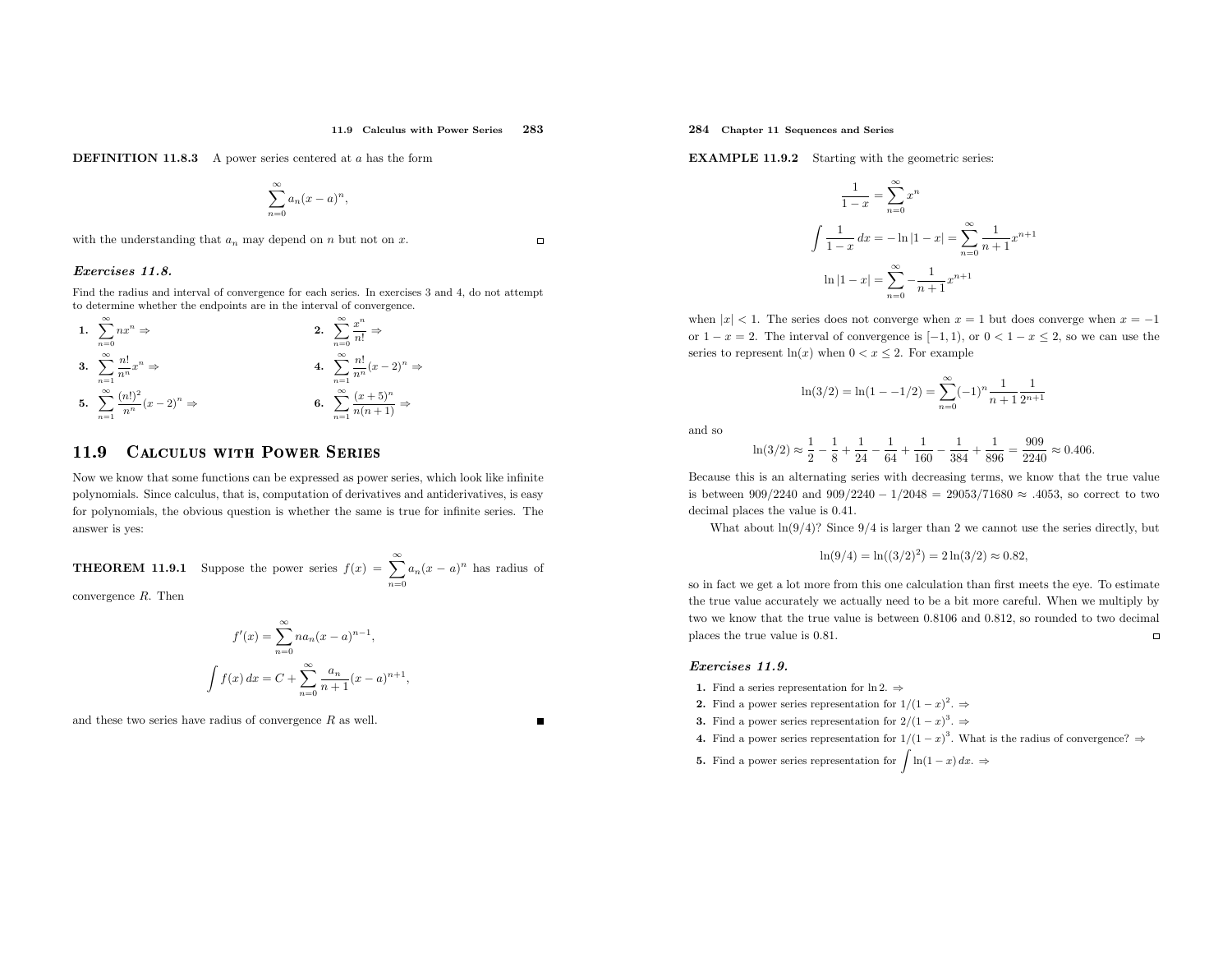### 11.10 Taylor Series <sup>285</sup>

#### 11.10Taylor Series

We have seen that some functions can be represented as series, which may <sup>g</sup>ive valuable information about the function. So far, we have seen only those examples that result from manipulation of our one fundamental example, the geometric series. We would like to start with <sup>a</sup> <sup>g</sup>iven function and produce <sup>a</sup> series to represent it, if possible.

Suppose that  $f(x) = \sum_{n=0}^{\infty} a_n x$ we can compute derivatives of  $f$  by taking derivatives of the terms of the series. Let's look  $n$  on some interval of convergence. Then we know that

at the first few in general:

$$
f'(x) = \sum_{n=1}^{\infty} n a_n x^{n-1} = a_1 + 2a_2 x + 3a_3 x^2 + 4a_4 x^3 + \cdots
$$
  

$$
f''(x) = \sum_{n=2}^{\infty} n(n-1) a_n x^{n-2} = 2a_2 + 3 \cdot 2a_3 x + 4 \cdot 3a_4 x^2 + \cdots
$$
  

$$
f'''(x) = \sum_{n=3}^{\infty} n(n-1)(n-2) a_n x^{n-3} = 3 \cdot 2a_3 + 4 \cdot 3 \cdot 2a_4 x + \cdots
$$

By examining these it's not hard to discern the general pattern. The kth derivative must be

$$
f^{(k)}(x) = \sum_{n=k}^{\infty} n(n-1)(n-2)\cdots(n-k+1)a_n x^{n-k}
$$
  
=  $k(k-1)(k-2)\cdots(2)(1)a_k + (k+1)(k)\cdots(2)a_{k+1}x + (k+2)(k+1)\cdots(3)a_{k+2}x^2 + \cdots$ 

We can shrink this quite <sup>a</sup> bit by using factorial notation:

$$
f^{(k)}(x) = \sum_{n=k}^{\infty} \frac{n!}{(n-k)!} a_n x^{n-k} = k! a_k + (k+1)! a_{k+1} x + \frac{(k+2)!}{2!} a_{k+2} x^2 + \cdots
$$

Now substitute  $x = 0$ :

$$
f^{(k)}(0) = k!a_k + \sum_{n=k+1}^{\infty} \frac{n!}{(n-k)!} a_n 0^{n-k} = k!a_k,
$$

and solve for  $a_k$ :

$$
a_k = \frac{f^{(k)}(0)}{k!}
$$

Note the special case, obtained from the series for f itself, that gives  $f(0) = a_0$ .

### 286 Chapter <sup>11</sup> Sequences and Series

So if a function  $f$  can be represented by a series, we know just what series it is. Given a function  $f$ , the series

$$
\sum_{n=0}^{\infty} \frac{f^{(n)}(0)}{n!} x^n
$$

is called the **Maclaurin series** for  $f$ .

**EXAMPLE 11.10.1** Find the Maclaurin series for  $f(x) = 1/(1-x)$ . We need to compute the derivatives of  $f$  (and hope to spot a pattern).

$$
f(x) = (1 - x)^{-1}
$$
  
\n
$$
f'(x) = (1 - x)^{-2}
$$
  
\n
$$
f''(x) = 2(1 - x)^{-3}
$$
  
\n
$$
f'''(x) = 6(1 - x)^{-4}
$$
  
\n
$$
f^{(4)}(x) = 4!(1 - x)^{-5}
$$
  
\n
$$
\vdots
$$
  
\n
$$
f^{(n)}(x) = n!(1 - x)^{-n-1}
$$

So

and the Maclaurin series is

$$
\sum_{n=0}^{\infty} 1 \cdot x^n = \sum_{n=0}^{\infty} x^n,
$$

 $\frac{f^{(n)}(0)}{n!} = \frac{n!(1-0)^{-n-1}}{n!} = 1$ 

the geometric series.

A warning is in order here. Given a function  $f$  we may be able to compute the Maclaurin series, but that does not mean we have found a series representation for  $f$ . We still need to know where the series converges, and if, where it converges, it converges to  $f(x)$ . While for most commonly encountered functions the Maclaurin series does indeed converge to  $f$  on some interval, this is not true of all functions, so care is required.

As <sup>a</sup> practical matter, if we are interested in using <sup>a</sup> series to approximate <sup>a</sup> function, we will need some finite number of terms of the series. Even for functions with messy derivatives we can compute these using computer software like Sage. If we want to know the whole series, that is, <sup>a</sup> typical term in the series, we need <sup>a</sup> function whose derivatives fall into <sup>a</sup> pattern that we can discern. <sup>A</sup> few of the most important functions are fortunatelyvery easy.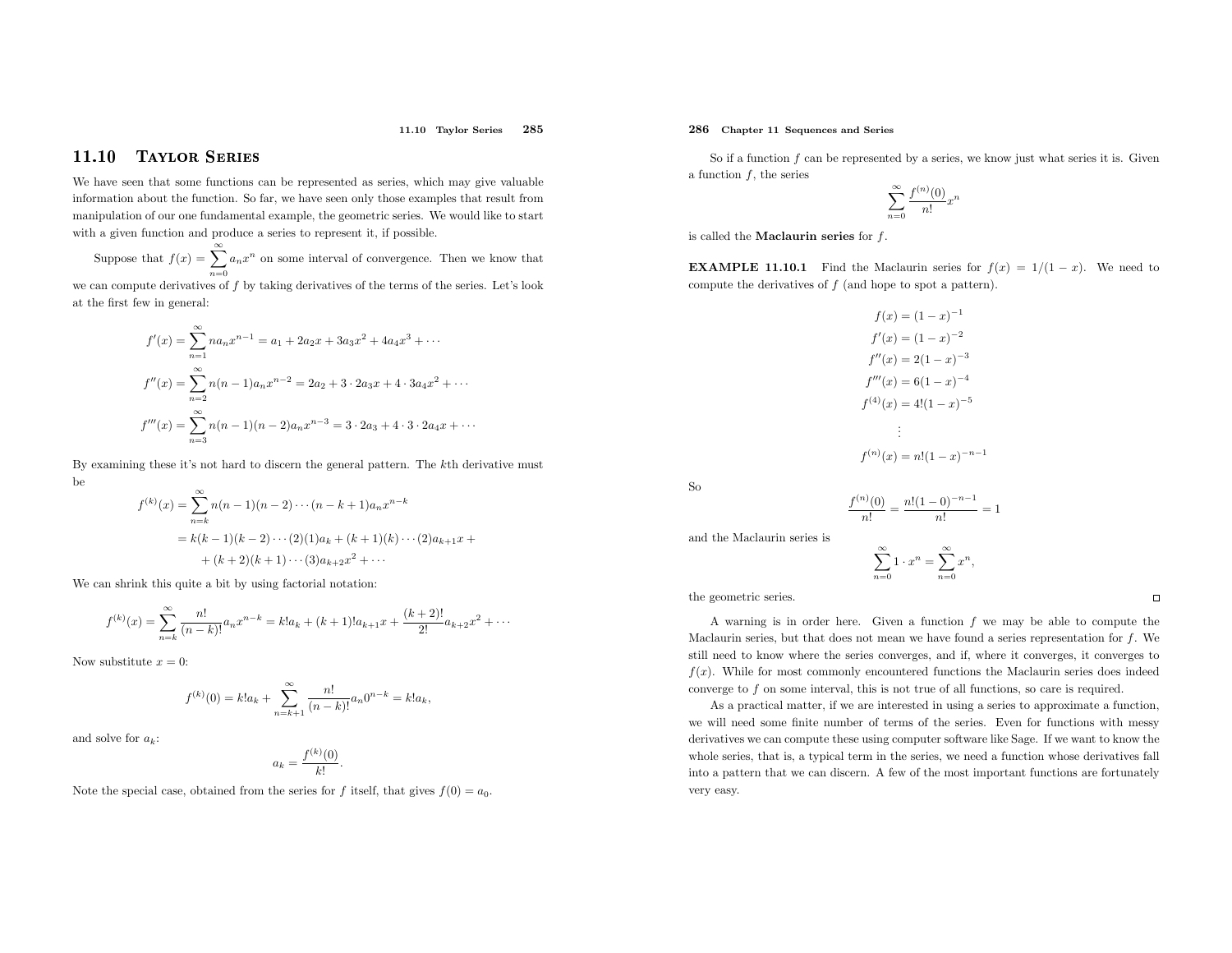#### 11.10 Taylor Series <sup>287</sup>

### **EXAMPLE 11.10.2** Find the Maclaurin series for  $\sin x$ .

The derivatives are quite easy:  $f'(x) = \cos x$ ,  $f''(x) = -\sin x$ ,  $f'''(x) = -\cos x$ ,  $f^{(4)}(x) = \sin x$ , and then the pattern repeats. We want to know the derivatives at zero: 1, 0,  $-1$ , 0, 1, 0,  $-1$ , 0,..., and so the Maclaurin series is

$$
x - \frac{x^3}{3!} + \frac{x^5}{5!} - \dots = \sum_{n=0}^{\infty} (-1)^n \frac{x^{2n+1}}{(2n+1)!}.
$$

We should always determine the radius of convergence:

$$
\lim_{n \to \infty} \frac{|x|^{2n+3}}{(2n+3)!} \frac{(2n+1)!}{|x|^{2n+1}} = \lim_{n \to \infty} \frac{|x|^2}{(2n+3)(2n+2)} = 0,
$$

so the series converges for every  $x$ . Since it turns out that this series does indeed converge to  $\sin x$  everywhere, we have a series representation for  $\sin x$  for every x.

Sometimes the formula for the *n*th derivative of a function  $f$  is difficult to discover, but <sup>a</sup> combination of <sup>a</sup> known Maclaurin series and some algebraic manipulation leads easily to the Maclaurin series for f.

## **EXAMPLE 11.10.3** Find the Maclaurin series for  $x \sin(-x)$ .

To get from  $\sin x$  to  $x \sin(-x)$  we substitute  $-x$  for  $x$  and then multiply by  $x$ . We can do the same thing to the series for  $\sin x$ :

$$
x\sum_{n=0}^{\infty}(-1)^n\frac{(-x)^{2n+1}}{(2n+1)!} = x\sum_{n=0}^{\infty}(-1)^n(-1)^{2n+1}\frac{x^{2n+1}}{(2n+1)!} = \sum_{n=0}^{\infty}(-1)^{n+1}\frac{x^{2n+2}}{(2n+1)!}.
$$

As we have seen, <sup>a</sup> genera<sup>l</sup> power series can be centered at <sup>a</sup> point other than zero, and the method that produces the Maclaurin series can also produce such series.

# **EXAMPLE 11.10.4** Find a series centered at  $-2$  for  $1/(1-x)$ .

If the series is  $\sum^{\infty}$  $\sum_{n=0} a_n(x+2)^n$  then looking at the kth derivative:

$$
k!(1-x)^{-k-1} = \sum_{n=k}^{\infty} \frac{n!}{(n-k)!} a_n(x+2)^{n-k}
$$

and substituting  $x = -2$  we get  $k!3^{-k-1} = k!a_k$  and  $a_k = 3^{-k-1} = 1/3^{k+1}$ , so the series is

$$
\sum_{n=0}^{\infty} \frac{(x+2)^n}{3^{n+1}}.
$$

We've already seen this, on page 282.

### 288 Chapter <sup>11</sup> Sequences and Series

Such <sup>a</sup> series is called the Taylor series for the function, and the genera<sup>l</sup> term has the form

$$
\frac{f^{(n)}(a)}{n!}(x-a)^n.
$$

A Maclaurin series is simply a Taylor series with  $a = 0$ .

### Exercises 11.10.

For each function, find the Maclaurin series or Taylor series centered at  $a$ , and the radius of convergence.

- 1.  $\cos x \Rightarrow$
- 2.  $e^x \Rightarrow$
- 3.  $1/x$ ,  $a = 5 \Rightarrow$
- 4. ln  $x, a = 1 \Rightarrow$
- 5. ln  $x, a = 2 \Rightarrow$
- 6.  $1/x^2$ ,  $a = 1 \Rightarrow$

7. 
$$
1/\sqrt{1-x}
$$
 =

- 7.  $1/\sqrt{1-x} \Rightarrow$ <br>8. Find the first four terms of the Maclaurin series for tan x (up to and including the  $x^3$  term). ⇒
- 9. Use <sup>a</sup> combination of Maclaurin series and algebraic manipulation to find <sup>a</sup> series centeredat zero for  $x \cos(x^2)$ .  $\Rightarrow$
- 10. Use <sup>a</sup> combination of Maclaurin series and algebraic manipulation to find <sup>a</sup> series centeredat zero for  $xe^{-x}$ .  $\Rightarrow$

#### 11.11Taylor's Theorem

 One of the most important uses of infinite series is the potential for using an initial portionof the series for  $f$  to approximate  $f$ . We have seen, for example, that when we add up the first *n* terms of an alternating series with decreasing terms that the difference between this and the true value is at most the size of the next term. <sup>A</sup> similar result is true of manyTaylor series.

**THEOREM 11.11.1** Suppose that  $f$  is defined on some open interval  $I$  around  $a$  and suppose  $f^{(N+1)}(x)$  exists on this interval. Then for each  $x \neq a$  in I there is a value z between  $x$  and  $a$  so that

$$
f(x) = \sum_{n=0}^{N} \frac{f^{(n)}(a)}{n!} (x - a)^n + \frac{f^{(N+1)}(z)}{(N+1)!} (x - a)^{N+1}.
$$

 $\Box$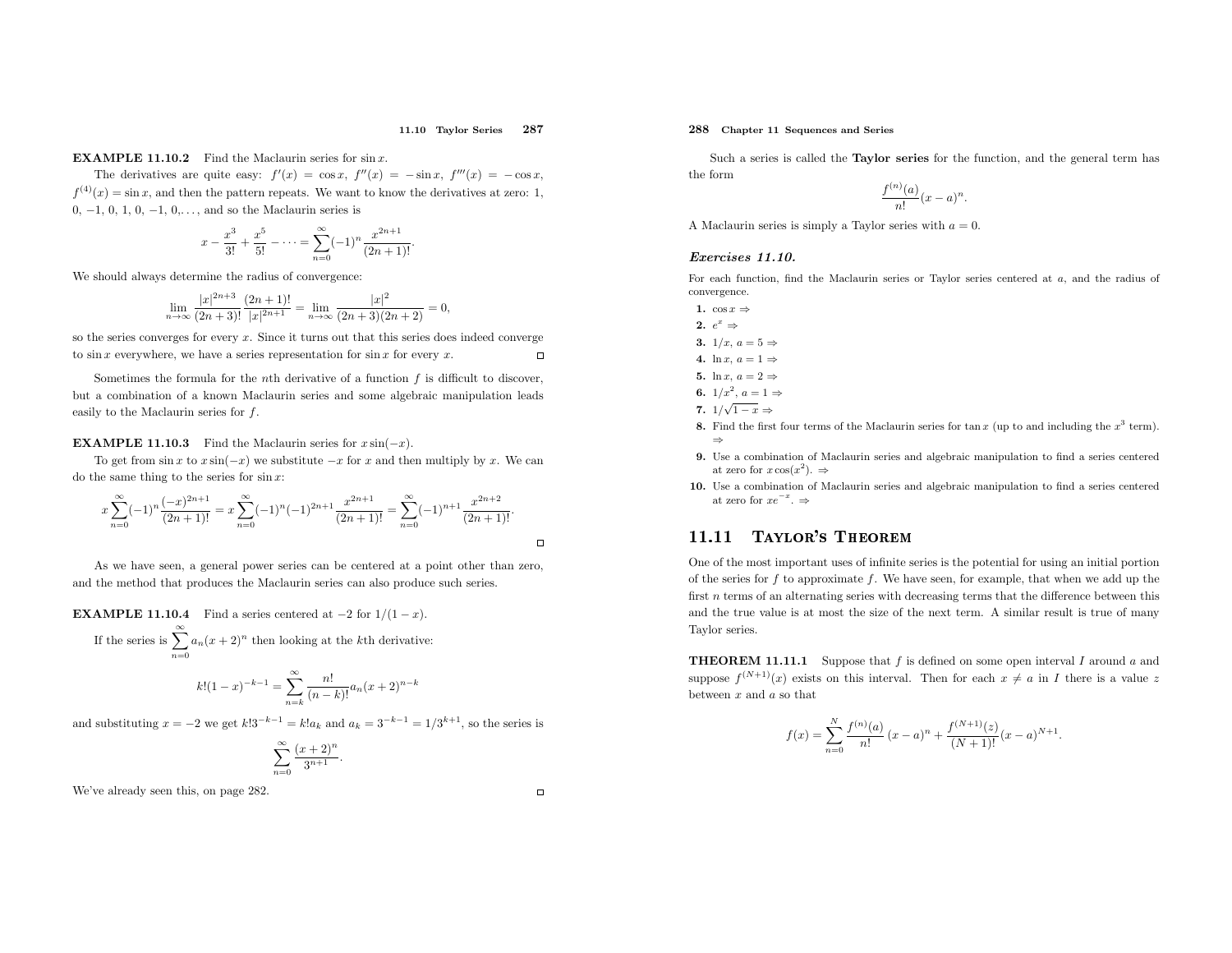#### 11.11 Taylor's Theorem<sup>289</sup>

**Proof.** The proof requires some cleverness to set up, but then the details are quite elementary. We want to define a function  $F(t)$ . Start with the equation

$$
F(t) = \sum_{n=0}^{N} \frac{f^{(n)}(t)}{n!} (x - t)^{n} + B(x - t)^{N+1}.
$$

Here we have replaced a by t in the first  $N + 1$  terms of the Taylor series, and added a carefully chosen term on the end, with  $B$  to be determined. Note that we are temporarily keeping  $x$  fixed, so the only variable in this equation is  $t$ , and we will be interested only in t between a and x. Now substitute  $t = a$ :

$$
F(a) = \sum_{n=0}^{N} \frac{f^{(n)}(a)}{n!} (x - a)^{n} + B(x - a)^{N+1}.
$$

Set this equal to  $f(x)$ :

$$
f(x) = \sum_{n=0}^{N} \frac{f^{(n)}(a)}{n!} (x - a)^{n} + B(x - a)^{N+1}.
$$

Since  $x \neq a$ , we can solve this for B, which is a "constant"—it depends on x and a but those are temporarily fixed. Now we have defined a function  $F(t)$  with the property that  $F(a) = f(x)$ . Consider also  $F(x)$ : all terms with a positive power of  $(x - t)$  become zero when we substitute x for t, so we are left with  $F(x) = f^{(0)}(x)/0! = f(x)$ . So  $F(t)$  is a function with the same value on the endpoints of the interval  $[a, x]$ . By Rolle's theorem (6.5.1), we know that there is a value  $z \in (a, x)$  such that  $F'(z) = 0$ . Let's look at  $F'(t)$ . Each term in  $F(t)$ , except the first term and the extra term involving B, is a product, so to take the derivative we use the product rule on each of these terms. It will help to write out the first few terms of the definition:

$$
F(t) = f(t) + \frac{f^{(1)}(t)}{1!}(x-t)^{1} + \frac{f^{(2)}(t)}{2!}(x-t)^{2} + \frac{f^{(3)}(t)}{3!}(x-t)^{3} + \cdots
$$

$$
+ \frac{f^{(N)}(t)}{N!}(x-t)^{N} + B(x-t)^{N+1}.
$$

## 290 Chapter <sup>11</sup> Sequences and Series

Now take the derivative:

$$
F'(t) = f'(t) + \left(\frac{f^{(1)}(t)}{1!}(x-t)^0(-1) + \frac{f^{(2)}(t)}{1!}(x-t)^1\right) + \left(\frac{f^{(2)}(t)}{1!}(x-t)^1(-1) + \frac{f^{(3)}(t)}{2!}(x-t)^2\right) + \left(\frac{f^{(3)}(t)}{2!}(x-t)^2(-1) + \frac{f^{(4)}(t)}{3!}(x-t)^3\right) + \dots + + \left(\frac{f^{(N)}(t)}{(N-1)!}(x-t)^{N-1}(-1) + \frac{f^{(N+1)}(t)}{N!}(x-t)^N\right) + B(N+1)(x-t)^N(-1).
$$

Now most of the terms in this expression cancel out, leaving just

$$
F'(t) = \frac{f^{(N+1)}(t)}{N!}(x-t)^N + B(N+1)(x-t)^N(-1).
$$

At some  $z, F'(z) = 0$  so

$$
0 = \frac{f^{(N+1)}(z)}{N!} (x - z)^N + B(N+1)(x - z)^N (-1)
$$

$$
B(N+1)(x - z)^N = \frac{f^{(N+1)}(z)}{N!} (x - z)^N
$$

$$
B = \frac{f^{(N+1)}(z)}{(N+1)!}.
$$

Now we can write

$$
F(t) = \sum_{n=0}^{N} \frac{f^{(n)}(t)}{n!} (x - t)^n + \frac{f^{(N+1)}(z)}{(N+1)!} (x - t)^{N+1}.
$$

Recalling that  $F(a) = f(x)$  we get

$$
f(x) = \sum_{n=0}^{N} \frac{f^{(n)}(a)}{n!} (x - a)^n + \frac{f^{(N+1)}(z)}{(N+1)!} (x - a)^{N+1},
$$

which is what we wanted to show.

It may not be immediately obvious that this is particularly useful; let's look at some examples.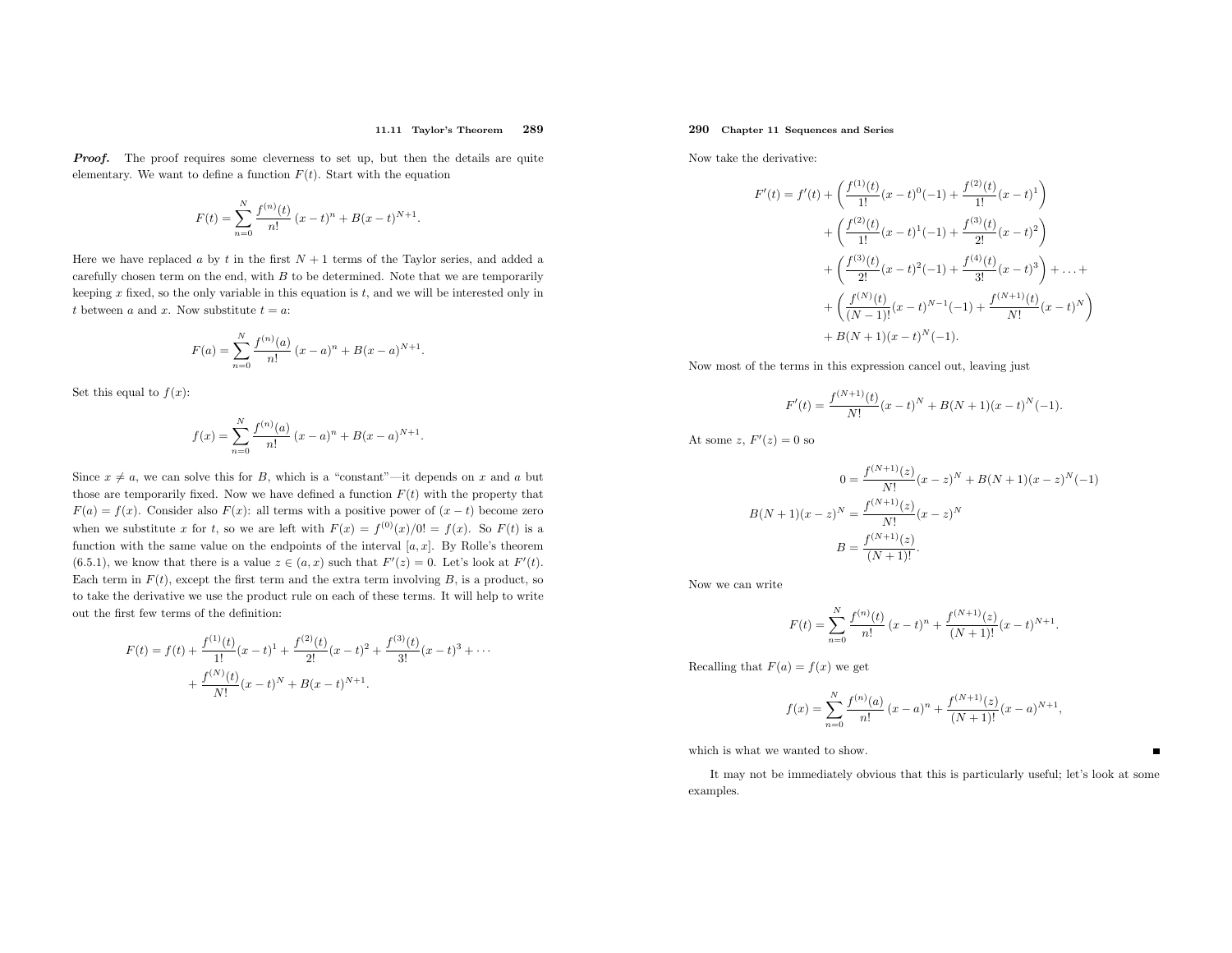#### 11.11 Taylor's Theorem<sup>291</sup>

**EXAMPLE 11.11.2** Find a polynomial approximation for  $\sin x$  accurate to  $\pm 0.005$ . From Taylor's theorem:

$$
\sin x = \sum_{n=0}^{N} \frac{f^{(n)}(a)}{n!} (x-a)^n + \frac{f^{(N+1)}(z)}{(N+1)!} (x-a)^{N+1}.
$$

What can we say about the size of the term

$$
\frac{f^{(N+1)}(z)}{(N+1)!}(x-a)^{N+1}
$$
?

Every derivative of  $\sin x$  is  $\pm \sin x$  or  $\pm \cos x$ , so  $|f^{(N+1)}(z)| \leq 1$ . The factor  $(x-a)^{N+1}$  is a bit more difficult, since  $x - a$  could be quite large. Let's pick  $a = 0$  and  $|x| \le \pi/2$ ; if we can compute  $\sin x$  for  $x \in [-\pi/2, \pi/2]$ , we can of course compute  $\sin x$  for all x.

We need to pick  $N$  so that

$$
\left| \frac{x^{N+1}}{(N+1)!} \right| < 0.005.
$$

Since we have limited x to  $[-\pi/2, \pi/2]$ ,

$$
\left| \frac{x^{N+1}}{(N+1)!} \right| < \frac{2^{N+1}}{(N+1)!}
$$

The quantity on the right decreases with increasing  $N$ , so all we need to do is find an  $N$ so that

$$
\frac{2^{N+1}}{(N+1)!} < 0.005.
$$

A little trial and error shows that  $N = 8$  works, and in fact  $2^9/9! < 0.0015$ , so

$$
\sin x = \sum_{n=0}^{8} \frac{f^{(n)}(0)}{n!} x^n \pm 0.0015
$$

$$
= x - \frac{x^3}{6} + \frac{x^5}{120} - \frac{x^7}{5040} \pm 0.0015.
$$

Figure 11.11.1 shows the graphs of  $\sin x$  and and the approximation on [0,  $3\pi/2$ ]. As x gets larger, the approximation heads to negative infinity very quickly, since it is essentially $\Box$ acting like  $-x^7$ .

292 Chapter <sup>11</sup> Sequences and Series



**Figure 11.11.1** sin x and a polynomial approximation.  $AP$ )

We can extract <sup>a</sup> bit more information from this example. If we do not limit the value of  $x$ , we still have

$$
\left| \frac{f^{(N+1)}(z)}{(N+1)!} x^{N+1} \right| \le \left| \frac{x^{N+1}}{(N+1)!} \right|
$$

so that  $\sin x$  is represented by

$$
\sum_{n=0}^{N} \frac{f^{(n)}(0)}{n!} x^{n} \pm \left| \frac{x^{N+1}}{(N+1)!} \right|
$$

If we can show that

$$
\lim_{N \to \infty} \left| \frac{x^{N+1}}{(N+1)!} \right| = 0
$$

 $\sim$ 

for each  $x$  then

$$
\sin x = \sum_{n=0}^{\infty} \frac{f^{(n)}(0)}{n!} x^n = \sum_{n=0}^{\infty} (-1)^n \frac{x^{2n+1}}{(2n+1)!},
$$

that is, the sine function is actually equal to its Maclaurin series for all  $x$ . How can we prove that the limit is zero? Suppose that N is larger than  $|x|$ , and let M be the largest integer less than  $|x|$  (if  $M = 0$  the following is even easier). Then

$$
\frac{|x^{N+1}|}{(N+1)!} = \frac{|x|}{N+1} \frac{|x|}{N} \frac{|x|}{N-1} \cdots \frac{|x|}{M+1} \frac{|x|}{M} \frac{|x|}{M-1} \cdots \frac{|x|}{2} \frac{|x|}{1}
$$
  

$$
\leq \frac{|x|}{N+1} \cdot 1 \cdot 1 \cdots 1 \cdot \frac{|x|}{M} \frac{|x|}{M-1} \cdots \frac{|x|}{2} \frac{|x|}{1}
$$
  

$$
= \frac{|x|}{N+1} \frac{|x|^M}{M!}.
$$

The quantity  $|x|^M/M!$  is a constant, so

$$
\lim_{N \to \infty} \frac{|x|}{N+1} \frac{|x|^M}{M!} = 0
$$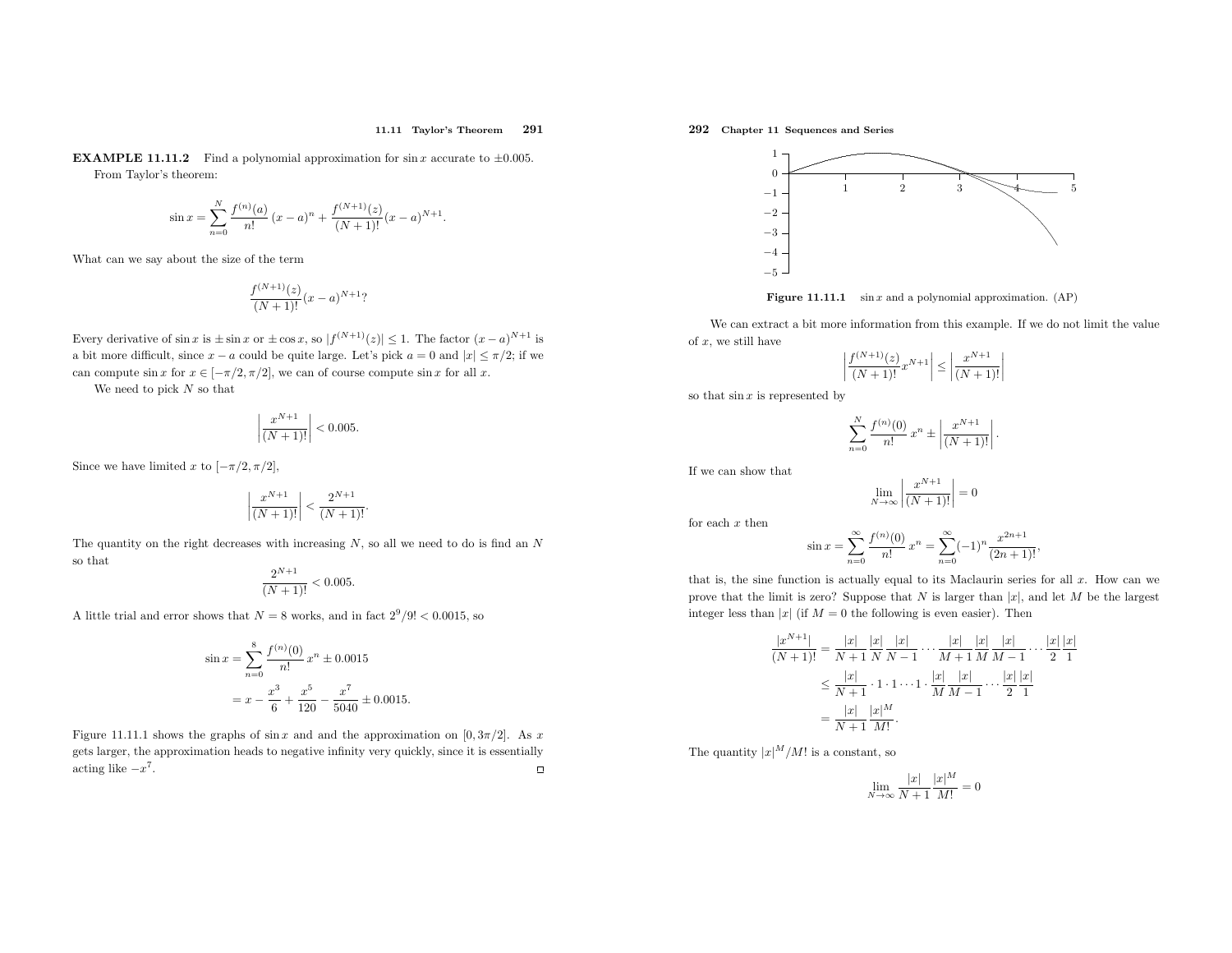and by the Squeeze Theorem (11.1.3)

$$
\lim_{N \to \infty} \left| \frac{x^{N+1}}{(N+1)!} \right| = 0
$$

as desired. Essentially the same argument works for  $\cos x$  and  $e^x$ ; unfortunately, it is more difficult to show that most functions are equa<sup>l</sup> to their Maclaurin series.

**EXAMPLE 11.11.3** Find a polynomial approximation for  $e^x$  near  $x = 2$  accurate to  $+0.005$ .

From Taylor's theorem:

$$
e^x = \sum_{n=0}^{N} \frac{e^2}{n!} (x-2)^n + \frac{e^z}{(N+1)!} (x-2)^{N+1},
$$

since  $f^{(n)}(x) = e^x$  for all n. We are interested in x near 2, and we need to keep  $|(x-2)^{N+1}|$ in check, so we may as well specify that  $|x - 2| \le 1$ , so  $x \in [1, 3]$ . Also

$$
\left|\frac{e^z}{(N+1)!}\right| \le \frac{e^3}{(N+1)!},
$$

so we need to find an N that makes  $e^3/(N+1)! \leq 0.005$ . This time  $N = 5$  makes  $e^{3}/(N+1)!$  < 0.0015, so the approximating polynomial is

$$
e^x=e^2+e^2(x-2)+\frac{e^2}{2}(x-2)^2+\frac{e^2}{6}(x-2)^3+\frac{e^2}{24}(x-2)^4+\frac{e^2}{120}(x-2)^5\pm 0.0015.
$$

This presents an additional problem for approximation, since we also need to approximate  $e^2$ , and any approximation we use will increase the error, but we will not pursue this complication. $\Box$ 

Note well that in these examples we found polynomials of <sup>a</sup> certain accuracy only ona small interval, even though the series for  $\sin x$  and  $e^x$  converge for all x; this is typical. To get the same accuracy on <sup>a</sup> larger interval would require more terms.

### Exercises 11.11.

- **1.** Find a polynomial approximation for cos x on  $[0, \pi]$ , accurate to  $\pm 10^{-3} \Rightarrow$
- 2. How many terms of the series for  $\ln x$  centered at 1 are required so that the guaranteed error on [1/2, 3/2] is at most 10<sup>-3</sup>? What if the interval is instead [1, 3/2]? ⇒
- 3. Find the first three nonzero terms in the Taylor series for tan x on  $[-\pi/4, \pi/4]$ , and compute the guaranteed error term as <sup>g</sup>iven by Taylor's theorem. (You may want to use Sage or <sup>a</sup>similar aid.)  $\Rightarrow$

### 294 Chapter <sup>11</sup> Sequences and Series

- 4. Show that  $\cos x$  is equal to its Taylor series for all x by showing that the limit of the error term is zero as N approaches infinity.
- **5.** Show that  $e^x$  is equal to its Taylor series for all x by showing that the limit of the error term is zero as N approaches infinity.

#### 11.12ADDITIONAL EXERCISES

These problems require the techniques of this chapter, and are in no particular order. Some problems may be done in more than one way.

Determine whether the series converges.

1. 
$$
\sum_{n=0}^{\infty} \frac{n}{n^2 + 4} \Rightarrow
$$
\n2. 
$$
\frac{1}{1 \cdot 2} + \frac{1}{3 \cdot 4} + \frac{1}{5 \cdot 6} + \frac{1}{7 \cdot 8} + \cdots \Rightarrow
$$
\n3. 
$$
\sum_{n=0}^{\infty} \frac{n}{(n^2 + 4)^2} \Rightarrow
$$
\n4. 
$$
\sum_{n=0}^{\infty} \frac{n!}{8^n} \Rightarrow
$$
\n5. 
$$
1 - \frac{3}{4} + \frac{5}{8} - \frac{7}{12} + \frac{9}{16} + \cdots \Rightarrow
$$
\n6. 
$$
\sum_{n=0}^{\infty} \frac{1}{\sqrt{n^2 + 4}} \Rightarrow
$$
\n7. 
$$
\sum_{n=0}^{\infty} \frac{\sin^3(n)}{n^2} \Rightarrow
$$
\n8. 
$$
\sum_{n=0}^{\infty} \frac{n}{e^n} \Rightarrow
$$
\n9. 
$$
\sum_{n=0}^{\infty} \frac{n!}{1 \cdot 3 \cdot 5 \cdots (2n - 1)} \Rightarrow
$$
\n10. 
$$
\sum_{n=1}^{\infty} \frac{1}{n\sqrt{n}} \Rightarrow
$$
\n11. 
$$
\frac{1}{2 \cdot 3 \cdot 4} + \frac{2}{3 \cdot 4 \cdot 5} + \frac{3}{4 \cdot 5 \cdot 6} + \frac{4}{5 \cdot 6 \cdot 7} + \cdots \Rightarrow
$$
\n12. 
$$
\sum_{n=1}^{\infty} \frac{1 \cdot 3 \cdot 5 \cdots (2n - 1)}{(2n)!} \Rightarrow
$$
\n13. 
$$
\sum_{n=0}^{\infty} \frac{6^n}{n!} \Rightarrow
$$
\n14. 
$$
\sum_{n=1}^{\infty} \frac{(-1)^{n-1}}{\sqrt{n}} \Rightarrow
$$